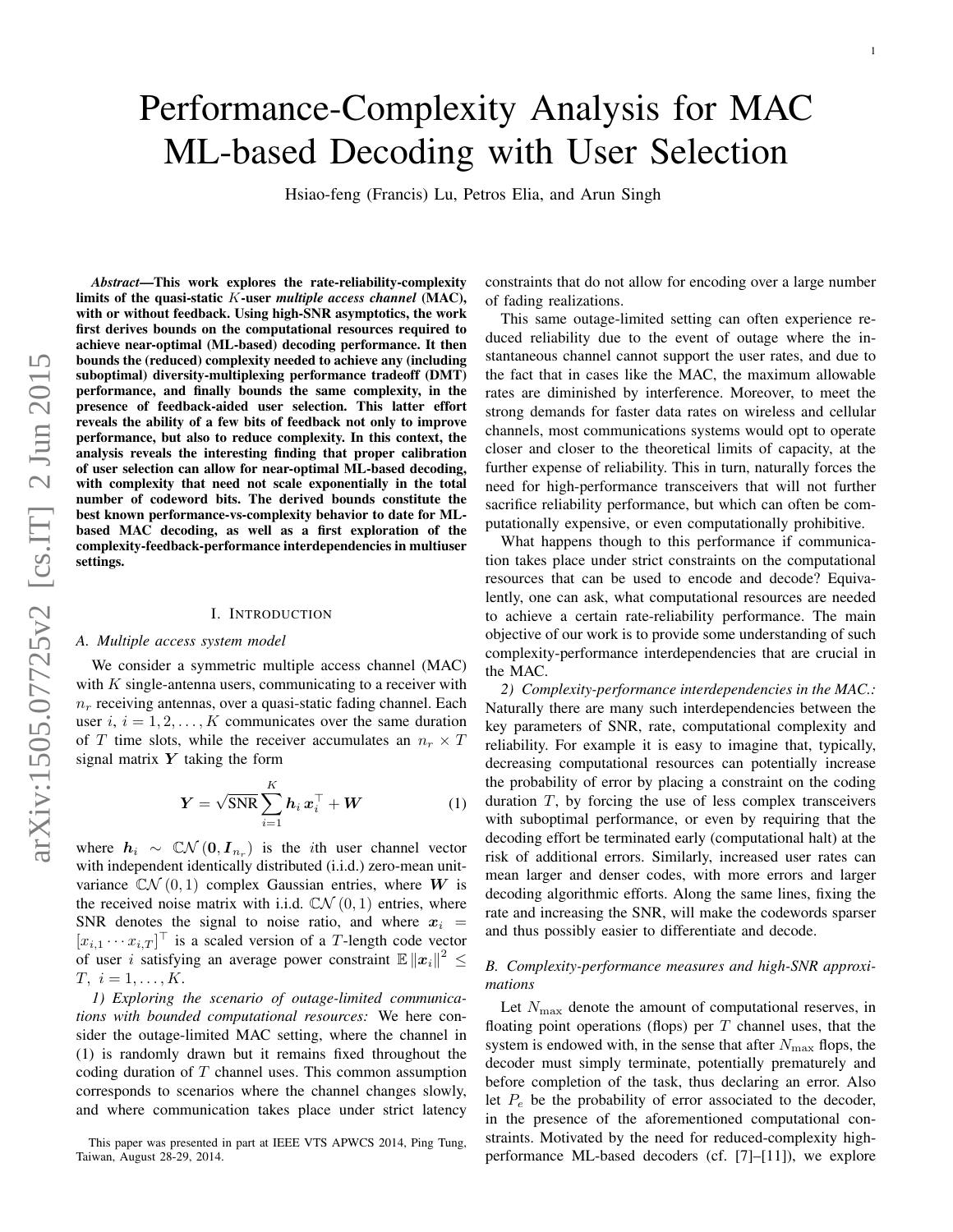the properties of this quadruple  $(SNR, R, P_e, N_{\text{max}})$ , for MLbased MAC decoding.

#### *1) High SNR analysis of performance and complexity:*

Towards making sense of the complexity-vs-performance interdependencies, we will exploit carefully-chosen asymptotic bounds, where analytical tools can rigorously and concisely approximate these interdependencies, allowing for cleaner insights that can yield impact. Such asymptotic bounds (generally mapping a random problem to its near-deterministic limits), help to identify where the largest gaps in our understanding may lie. We will here focus on *high-SNR* asymptotic bounds but note that the derived approximations can offer insights in operational regimes of moderate-to-high SNR values. Such emphasis on the moderate-to-high SNR values, can better capture the core of the complexity-vs-performance problem because such operational regions can eventually support higher rates, corresponding to larger codebooks that are typically but not always, as we will surprisingly see later on — harder to decode.

Towards this, we let each user's rate scale as  $R =$  $r \log_2 SNR$ , where r denotes the *multiplexing gain* [6] describing the density of the constellation, and serving as a measure of how far each user's rate is from the capacity of an AWGN channel. Each user i employs a code  $\mathcal{X}_{r,i}$  of cardinality  $|\mathcal{X}_{r,i}| = 2^{RT} = \text{SNR}^{rT}$ , and the receiver uses a decoder  $\mathcal{D}_r$ , which is considered to make an error if any of the  $K$  users' messages is not decoded correctly. We restrict our attention to the class of lattice codes and joint ML decoders, which we describe in Section I-D that follows.

*2) Complexity and reliability exponents:* For complexity analysis we adopt the high-SNR approach in [1], [2], where for some r, for some encoders  $\{\mathcal{X}_{r,i}\}_{i=1}^K$ , and for a decoder  $\mathcal{D}_r$ , the *complexity exponent*  $c(r)$  was defined to be

$$
c(r) := \lim_{\text{SNR}\to\infty} \frac{\log N_{\text{max}}(r)}{\log \text{SNR}}.\tag{2}
$$

We also adopt the well-known DMT approach of [6] where, in the same high SNR regime, the *diversity gain*  $d(r)$  takes the form

$$
d(r) := -\lim_{\text{SNR}\to\infty} \frac{\log P_e(r)}{\log \text{SNR}}.\tag{3}
$$

Using this asymptotic approach, the work in [5] has shown that the optimal  $K$ -user MAC DMT performance, takes the form

$$
d_{\max}^*(r) := \begin{cases} n_r(1-r), & \text{if } 0 \le r \le \frac{n_r}{K+1}, \\ d_{K,n_r}^*(Kr), & \text{if } \frac{n_r}{K+1} < r \le \frac{n_r}{K}, \end{cases} \tag{4}
$$

where  $d_{m,n}^*(r)$  denotes the optimal DMT of an  $(m \times n)$ MIMO channel (cf. [6] for its exact characterization). Our first effort here will be to bound the complexity exponent  $c(r)$  that can guarantee any MAC-DMT performance  $d(r) \leq d_{\text{mac}}^*(r)$ . Before we do that, let us try to get some insight on these two competing exponents.

*3) Insight on*  $d(r)$  *and*  $c(r)$ : To gain some insight, we note that in terms of the MAC-DMT performance, the above expression in (4) reflects the existence of two distinct  $r$  regions; the *lightly-loaded* multiplexing gain region  $0 \le r \le \frac{n_r}{K+1}$  where the MAC exhibits single-user behavior as if there were no multiuser interference, and the *heavily-loaded* region  $\frac{n_r}{K+1}$  <  $r \leq \frac{n_r}{K}$ , where the MAC exhibits an antenna-pooling behavior.

In terms of the complexity exponent  $c(r)$ , it is easy to see that in this MAC setting, there is a total of  $2^{RKT} = SNR^{rKT}$ codewords (jointly from all users), which means that a *bruteforce* joint ML decoder would always make  $2^{RKT}$  codeword visits  $\frac{1}{1}$ . Thus in terms of exponents, this means that such a brute-force optimal ML decoder, can achieve the optimal  $d_{\text{mac}}^*(r)$  with a required complexity exponent  $c(r) = rKT$  that is indeed the maximum (meaningful) complexity exponent in this setting<sup>2</sup>. We will show that a properly designed sphere decoder can achieve this same ML performance, with a reduced complexity exponent  $c(r) < rKT$ . To give the reader an idea, we can recall from the work in [1] that, if for example, there is only one user  $(K = 1)$  who has  $n_t$  transmit antennas, and the receiver has  $n_r \geq n_t$  antennas, then — again in the high SNR limit — this same ML performance can be achieved with computational resources that are substantially smaller than brute force, and which corresponded to an (effective) complexity exponent that was a non-monotonic<sup>3</sup> piece-wise linear function in  $r$ , of the form

$$
c(r) = rT\left(1 - \frac{r}{n_t}\right), \quad r = 0, 1, 2, \dots, n_t.
$$

We will do something similar here, for the multiuser case  $K \geq$ 1, and we will also explore the effect of a few bits of feedback on the  $d(r)$  and  $c(r)$ .

# *C. Notation and assumptions*

Following [6], we use  $\dot{=}$  to denote the *exponential equality*, i.e., a function  $f(SNR)$  is said to be  $f(SNR) \doteq SNR^b$  if and only if  $\lim_{SNR \to \infty} \frac{\log f(SNR)}{\log SNR} = b$ . Exponential inequalities such as  $\leq, \geq$  are similarly defined. By  $s = \lceil x \rceil$  we mean the smallest integer  $s \geq x$ , and by  $t = |x|$  we mean the largest integer  $t \leq x$ . Capital boldface letters are reserved for matrices, and the lower-case boldface ones are for column vectors.  $A^{\dagger}$  is the Hermitian transpose of matrix A, and  $(x)^{+} := \max\{x, 0\}.$  Finally, we define  $\nu := \min\{K, n_r\}.$ 

In terms of assumptions, we consider fading coefficients that have a circularly symmetric complex-normal distribution and which are i.i.d. in space. As stated, the coding duration is smaller than the coherence interval of the channel, and hence the fading is randomly drawn, but it is held fixed throughout the communication process. We will assume that the receiver has full channel state information, i.e., knows completely the channel vectors  $h_i$  of every user i, while the users have no knowledge of  $h_i$  in the case of no feedback. Furthermore,

<sup>&</sup>lt;sup>1</sup>The number of codeword visits is — in the high SNR setting — in the same order as the number of computational flops.

 $2$ Considering decoders with higher complexity than brute-force ML, is unnecessary because ML decoders are already optimal.

 $3$ This non monotonic expression is maximum somewhere in the mid-ranges of r, suggesting that the computational resources to achieve the asymptotically optimal complexity need not necessarily increase with increasing rate. For example, for the simple case of  $n_t = 2$ , in the presence of the minimum required  $T = n_t = 2$  in order to achieve the optimal DMT of  $d_{2,n_r}^*(r)$ , the complexity exponent was increasing as  $c(r) = r$  for  $0 \le r \le 1$ , and was then decreasing as  $c(r) = 2 - r$  for  $1 \le r \le 2$ .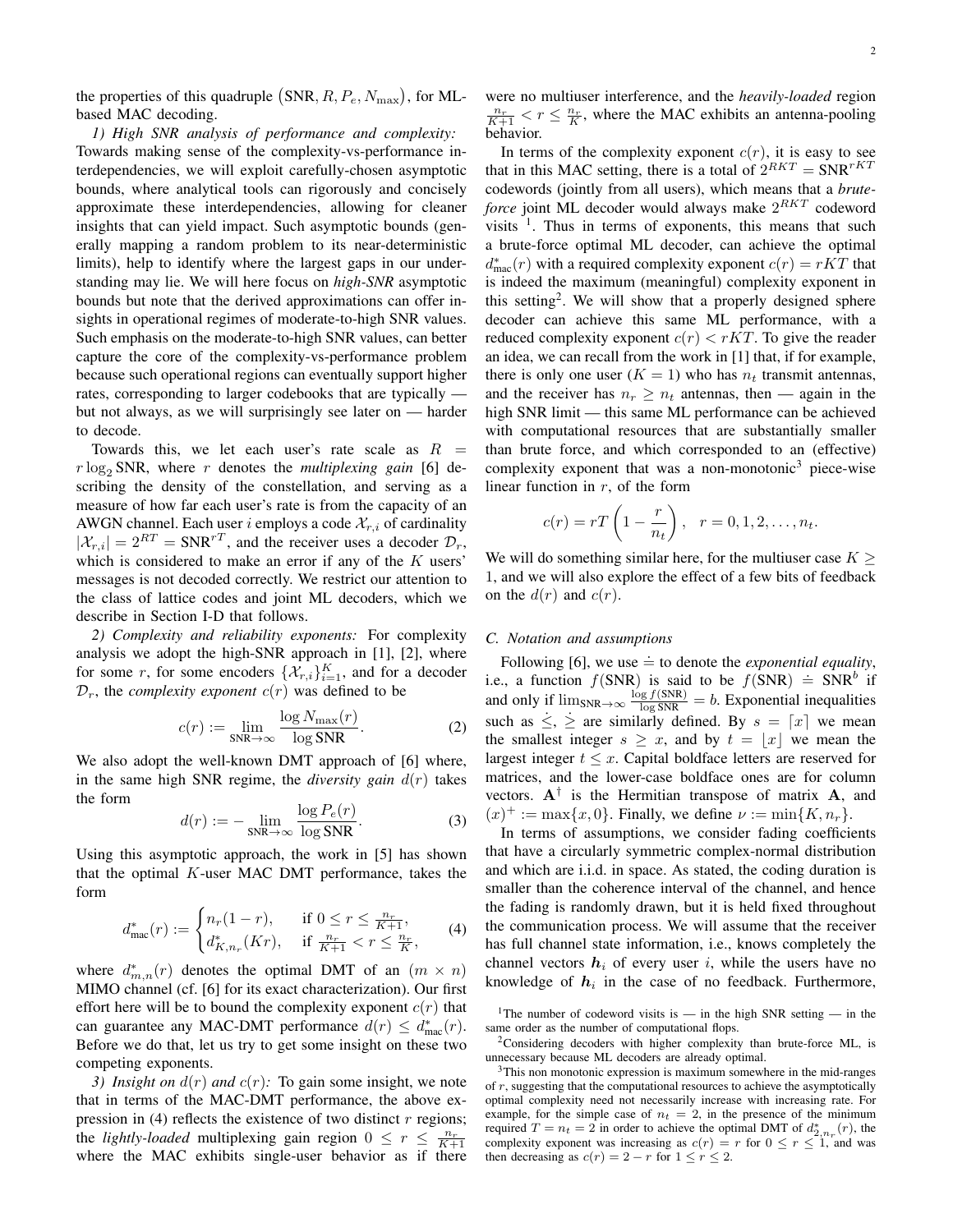the rate of communication  $R$  is kept constant and thus does not change as a function of the channel and of the feedback. Finally, different assumptions regarding the structure of the code and decoder, will be presented immediately below in Section I-D. Assumptions on the feedback-aided user-selection algorithm will be presented in Sec. III.

#### *D. Lattice encoders and joint decoder*

Directly from (1) we have the joint real-valued vectorized model which takes the form

$$
y = \sqrt{\text{SNR}} H x + w \tag{5}
$$

where

$$
H = I_T \otimes \left[ \begin{array}{cc} \text{Re} \left\{ H_{\text{eq}} \right\} & -\text{Im} \left\{ H_{\text{eq}} \right\} \\ \text{Im} \left\{ H_{\text{eq}} \right\} & \text{Re} \left\{ H_{\text{eq}} \right\} \end{array} \right] \tag{6}
$$

where

$$
\boldsymbol{H_{\text{eq}}} = [\boldsymbol{h}_1 \ \cdots \ \boldsymbol{h}_K]
$$

represents the entire  $(n_r \times K)$  channel fading matrix, where

$$
\boldsymbol{x} = [\text{Re}\{x_{1,1}\}\,\text{Im}\{x_{1,1}\}\cdots\text{Re}\{x_{K,1}\}\,\text{Im}\{x_{K,1}\}\,]}{\text{Re}\{x_{1,2}\}\,\text{Im}\{x_{1,2}\}\,\cdots\,\text{Re}\{x_{K,T}\}\,\text{Im}\{x_{K,T}\}]}^{\top}
$$

is the joint codeword vector aggregated over all users, and where  $y$  and  $w$  are defined similarly to  $x$ . The joint codeword  $x$  is decoded using a joint ML-based decoder which, in its brute-force form, is MAC DMT optimal (cf. [5], [15]), i.e., achieves the optimal MAC DMT  $d_{\text{mac}}^*(r)$ .  $x$  is taken from a (sequence of) full-rate linear (lattice) code(s)  $\mathcal{X}_r$  =  $\mathcal{X}_{r,1} \oplus \cdots \oplus \mathcal{X}_{r,K}$ , where  $\mathcal{X}_{r,i} = \Lambda_{r,i} \cap \mathcal{R}_{r,i} \subset \mathbb{R}^{2T}$  is the corresponding lattice code for the ith user consisting of those elements of the rank 2T lattice  $\Lambda_{r,i}$  that lie inside the *shaping region*  $\mathcal{R}_{r,i}$ , which is properly chosen to meet the rate requirement  $|\mathcal{X}_{r,i}| = 2^{RT}$  as well as the average power constraint. The region  $\mathcal{R}_{r,i}$  is a compact convex subset of  $\mathbb{R}^{2T}$ . Specifically, we set  $\Lambda_{r,i} := \text{SNR}^{-\frac{r}{2}} \Lambda_i$ , to be a scaled lattice of another lattice  $\Lambda_i$  whose generator matrix is denoted by  $G_i$ . Thus for  $G = diag(G_1, ..., G_K)$ , the overall codeword is given by  $x = SNR^{-\frac{r}{2}}Gs$  for some  $s \in \mathbb{Z}^{2KT}$ . Substituting this into (5) yields the following equivalent channel inputoutput relation which will be used for sphere decoding of s

$$
y = Ms + w \tag{7}
$$

where  $M := \text{SNR}^{\frac{1-r}{2}}HG$ .

This joint ML (or lattice) decoder is implemented as a bounded-search sphere decoder (SD). For SD algorithm details, readers are referred to [1], [2], [26] however for clarity of exposition, wherever necessary, essential details are provided during the complexity analysis. Implicit to the use of a sphere decoder is a chosen search radius  $\delta$ , a chosen decoding order corresponding to an order with which symbols of s are decoded, and a time-out policy that terminates the decoder once the algorithm exceeds a certain computational threshold. The termination policies that we use will be clarified depending on the setting. Our results will optimize over  $\delta$  by setting  $\delta := \sqrt{z \log SNR}$ , for a properly chosen  $z > 0$ . The idea here is that the search radius should be big enough so that — loosely speaking — the probability that AWGN noise has a norm larger than this radius, is sufficiently smaller than the probability of error under brute-force ML. At the same time, this radius needs to remain sufficiently small so that the number of elements within the search sphere is small enough most of the time. Finally, the bounds will hold irrespective of the decoding order. As a result, we will henceforth limit reference to the search radius and the decoding order, mainly in proofs. As suggested before, the derivations focus on MLbased decoding, but given the aforementioned performanceand-complexity equivalence between ML and *regularized* lattice based decoding [2], these same results extend automatically to the latter.

We finally note that the validity of the presented bounds depends on the existence of actual coding schemes that meet them, and which will be identified here, together with the associated SD implementation and halting policies. Regarding the codes, we hasten here to say that all rate-reliability results can be achieved with uncoded QAM transmission for any  $n_r$ . This is one of the crucial contributions of this paper, and it is presented in Theorem 2.

# II. PERFORMANCE-COMPLEXITY TRADEOFF FOR MAC ML DECODING

We first provide an upper bound on the complexity exponent that guarantees a certain MAC-DMT performance  $d(r)$ .

*Theorem 1:* For the K-user MAC, the minimum over all ML-based decoders (all SD implementations, all halting and all decoding order policies) complexity exponent  $c_{\text{mac},d}(r)$ required to achieve a certain DMT  $d(r) \leq d_{\text{mac}}^*(r)$ , is upper bounded by

$$
\bar{c}_{\max,d}(r) = \begin{cases}\n\sup_{\mu \in \mathcal{B}(r)} (K - n_r)rT \\
+T \sum_{i=1}^{\nu} (r - (1 - \mu_i)^+)^\top, \text{ if } K > n_r, \\
\sup_{\mu \in \mathcal{B}(r)} T \sum_{i=1}^{\nu} \left[ \min \{r, r + \mu_i - 1\} \right]^\top, \\
\text{if } K \le n_r,\n\end{cases}
$$
\n(8)

where  $\boldsymbol{\mu} = [\mu_1 \cdots \mu_{\nu}]^\top$ ,  $\nu = \min\{K, n_r\}$  and

$$
\mathcal{B}(r) := \left\{ \boldsymbol{\mu} : \begin{array}{l} \mu_1 \geq \cdots \geq \mu_{\nu}, 0 \leq \mu_i \in \mathbb{R} \\ \sum_{i=1}^{\nu} \left( |K - n_r| + 2i - 1 \right) \mu_i \leq d(r) \end{array} \right\}.
$$

*Proof:* See Appendix A.

*Remark 1:* A remark is in order, regarding the high complexity present in the under-determined MAC case of  $n_r < K$ , and particularly regarding the term  $(K - n<sub>r</sub>)rT$  appearing in (8) (and the same in (9) appearing later for  $T = 1$ ), which results in an increased complexity exponent, irrespective of the desired diversity performance. To gain some insight on this, we quickly recall that a sphere decoder performs a QR decomposition of matrix  $M$  in (7), which though for  $n_r < K$ , results in a matrix R that is an upper trapezoid matrix, whose bottom row contains  $2T(K - n_r) + 1$  nonzero entries. Therefore, prior to processing the root node of a sphere-decoding tree, the sphere decoder must first search exhaustively among  $N^{2T(K-n_r)}$  combinations of the N-ary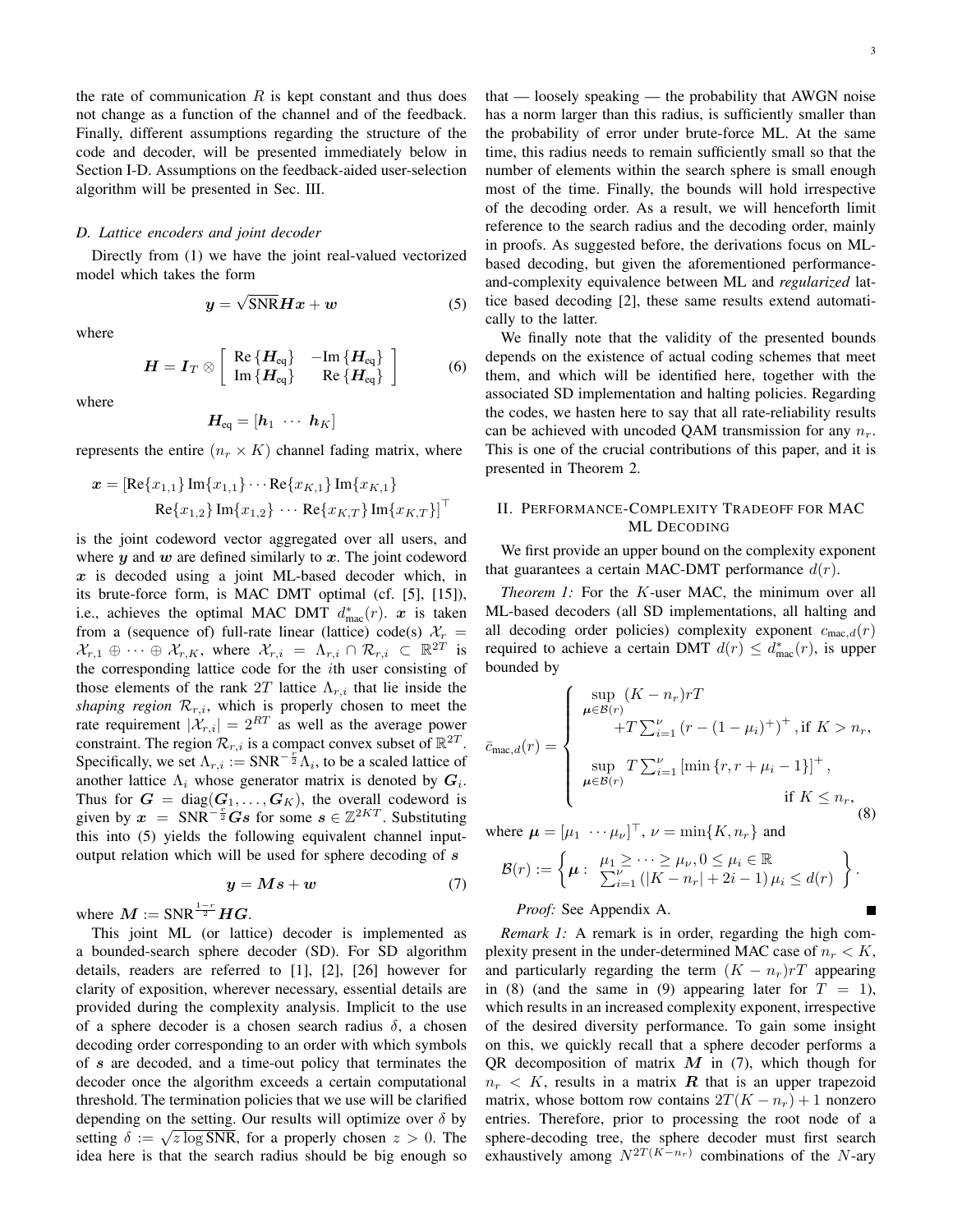PAM constellation points of the integer entries of s (cf. (7)). For our particular case of having single antenna transmitters, N suffices to be chosen as  $N = SNR^{\frac{r}{2}}$ , which explains the term  $(K - n<sub>r</sub>)rT$  in (8).

### *A. Complexity cost of achieving the optimal MAC-DMT*

We here seek to derive the complexity exponent needed to achieve the MAC-DMT optimal  $d_{\text{mac}}^*(r)$  (cf. (4)). To answer this question, we will need to understand the coding duration requirement  $T$  for such DMT optimality. Towards this, we recall that a first step towards coding that achieves the optimal DMT performance, was taken in [5], which showed that for the lightly-loaded multiplexing-gain region  $r \leq \frac{n_r}{K+1}$ , uncoded (QAM) transmission ( $T = 1$ ) is in fact DMT optimal. The question of deriving codes that can achieve DMT optimality for all r, was resolved in [15]–[17], which provided depending on the values of K and  $n_r$  — different DMT optimal lattice coding schemes by encoding over time, thus requiring  $T > 1$ .

The following theorem plays a crucial role in tightening the complexity exponent, by proving that uncoded transmission  $(T = 1, QAM)$  is indeed MAC-DMT optimal for all multiplexing gains. The following result holds for all isotropic channel probability distributions, and it extends the aforementioned result in [15]–[17], [27] to all r, all  $n_r$  and all K.

*Theorem 2:* Uncoded QAM for each user achieves DMT optimality in the K-user symmetric SIMO MAC for all  $r, K, n_r$ .

*Proof:* See Appendix B.

We can now apply Theorem 1 to provide upper bounds on the complexity exponent  $c_{\text{mac}}^*(r)$  that guarantees the DMT optimal  $d_{\text{mac}}^*(r)$ . The bound is constructive and is optimized over all known ML-based decoders, and over all existing codes. The result holds for i.i.d. Rayleigh fading statistics and for any decoding order policy. It corresponds to a DMT optimal transceiver that employs QAM transmission with  $T = 1$ , a search radius  $\delta > \sqrt{d_{\text{mac}}^*(r) \log \text{SNR}}$ , and a decoding halting policy that naturally halts decoding at  $\text{SNR}^{c_{\text{mac}}^*(r)}$  flops.

*Theorem 3:* For the K-user MAC, the minimum over all codes and all ML-based decoders (all SD implementations, all halting and all decoding order policies) complexity exponent  $c_{\text{mac}}^*(r)$  required to achieve the optimal DMT  $d_{\text{mac}}^*(r)$ , is upper bounded by

$$
\bar{c}_{\max}(r) = \begin{cases}\n\sup_{\mu \in \mathcal{B}(r)} (K - n_r)r + \sum_{i=1}^{\nu} (r - (1 - \mu_i)^+)^\top, & \text{if } K > n_r \\
\sup_{\mu \in \mathcal{B}(r)} \sum_{i=1}^{\nu} \left[ \min \{r, r + \mu_i - 1\} \right]^\top, & \text{if } K \le n_r,\n\end{cases} (9)
$$

where  $\boldsymbol{\mu} = [\mu_1 \cdots \mu_{\nu}]^\top$ ,  $\nu = \min\{K, n_r\}$  and

$$
\mathcal{B}(r) := \left\{ \mu : \begin{array}{l} \mu_1 \geq \cdots \geq \mu_{\nu}, 0 \leq \mu_i \in \mathbb{R} \\ \sum_{i=1}^{\nu} (|K - n_r| + 2i - 1) \mu_i \leq d_{\text{mac}}^*(r) \end{array} \right\}.
$$

*Proof:* It is a direct consequence of Theorems 1 and 2.

The following corollaries provide explicit expressions for  $\bar{c}_{\text{mac}}(r)$  for the single-input single-output (SISO) case of  $n_r =$ 1, and for  $n_r = K$ .

*Corollary 4:* For the K-user SISO MAC  $(n_r = 1)$ , the complexity exponent required to achieve the optimal  $d_{\text{mac}}^*(r)$ , is upper bounded by

$$
\bar{c}_{\text{mac}}(r) = (K-1)r, \quad \text{for } 0 \le r \le \frac{1}{K}.\tag{10}
$$

*Corollary 5:* For the K-user MAC with  $n_r = K$ , the complexity exponent required to achieve the optimal  $d_{\text{mac}}^*(r)$ , is upper bounded by

$$
\bar{c}_{\text{mac}}(r) = r \left[ \sqrt{K(1-r)} \right] + \left( r - 1 + \frac{K(1-r) - (\left[ \sqrt{K(1-r)} \right])^2}{2 \left[ \sqrt{K(1-r)} \right] + 1} \right)^+ . \quad (11)
$$

Fig. 1 plots  $\bar{c}_{\text{mac}}(r)$  for  $K = 4, 5$  and  $n_r = 1$ , while Fig. 2 plots  $\bar{c}_{\text{mac}}(r)$  for  $n_r = K = 3, 4, 5$ . In interpreting the plots below, we recall that the here maximum achievable multiplexing gain is  $\frac{n_r}{K}$ .

*Remark 2:* As we see from (11) and Fig. 2, when  $n_r = K$ , the complexity exponent  $c(r)$  is not monotonically increasing. This is simply because an increasing  $r$  might indeed increase the objective function in the maximization, but at the same time it also decreases  $d(r)$  and thus also decreases the volume of  $\mathcal{B}(r)$  over which maximization takes place.



Fig. 1. Bound on the complexity exponent guaranteeing DMT optimality in the K-user SISO MAC:  $K = 4, 5$  and  $n_r = 1$ .

#### *B. The benefit of increasing the number of receive antennas*

In the following we show the rather surprising result that a substantial increase in the number  $n_r$  of receive antennas, allows for maximal reductions in the complexity exponent. This is indeed surprising because, as  $n_r$  increases, a MAC-DMT optimal decoder must handle channels that are increasingly more singular <sup>4</sup> and thus typically harder to decode because near-singular channels typically result in denser signaling constellations at the receiver.

<sup>4</sup>Recall from (4) that for  $n_r > K$  the optimal MAC DMT is  $d_{\text{mac}}^*(r) =$  $n_r(1-r)^+$ .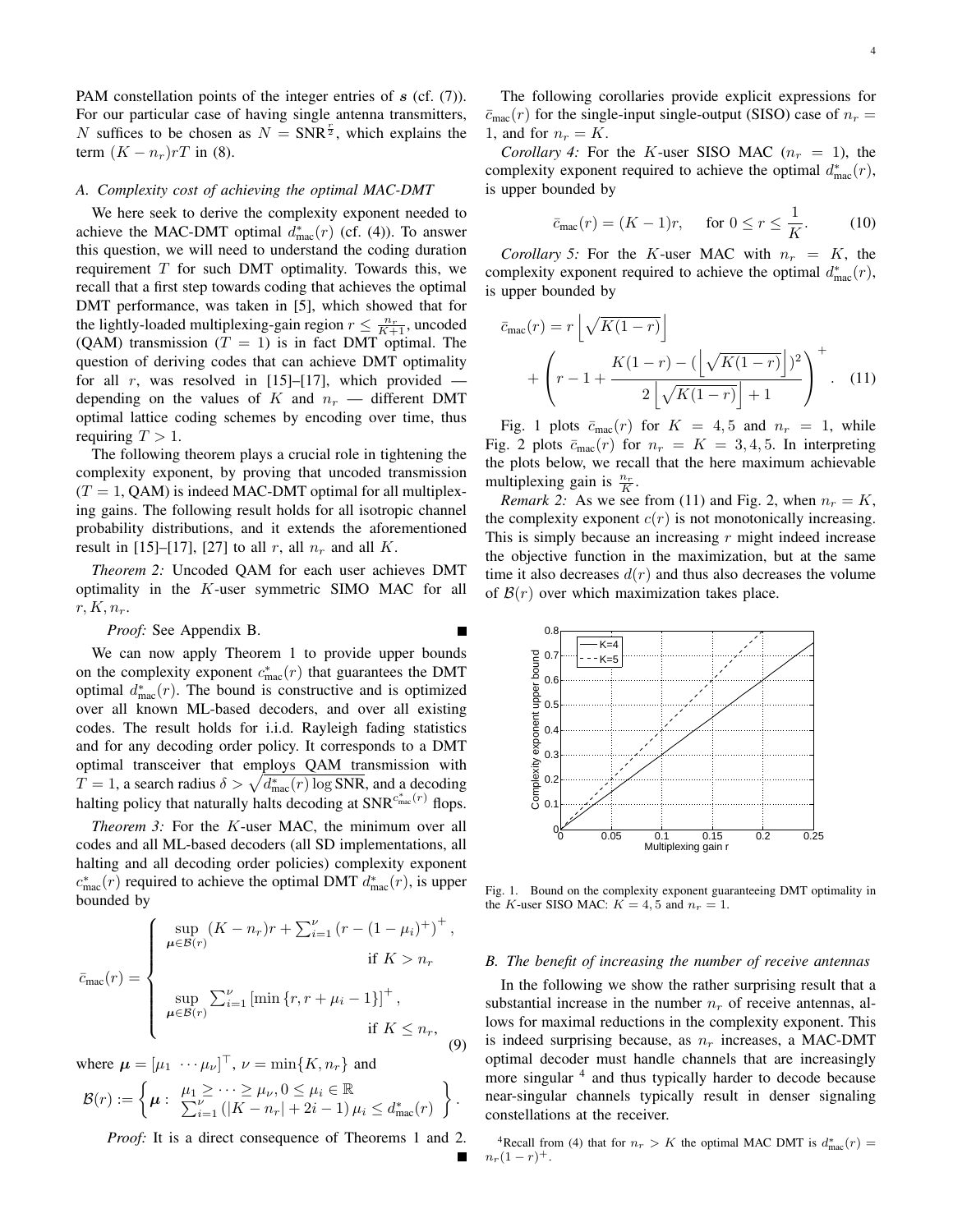

Fig. 2. Bound on the complexity exponent guaranteeing DMT optimality in the K-user SIMO MAC:  $K = 3, 4, 5$  and  $n_r = K$ .

*Corollary 6:* For the K-user SIMO MAC with  $n_r \gg K$ , the complexity exponent for achieving the optimal MAC-DMT  $d_{\text{mac}}^*(r)$ , approaches

$$
\bar{c}_{\text{mac}}(r) = \min\left\{r, \frac{K-1}{n_r - K + 1}(1-r)\right\}
$$

and in the limit of asymptotically large  $n_r$ , the complexity exponent tends to zero.

*Proof:* See Appendix C.

In Fig. 3(a) we plot the complexity-exponent upper bounds  $\bar{c}_{\text{mac}}(r)$  for  $K = 3$  users and for various values of  $n_r$ . The corresponding optimal diversity gains  $d_{\text{mac}}^*(r)$  are shown in Fig. 3(b). It can be easily seen that the bounds  $\bar{c}_{\text{mac}}(r)$  (with r fixed) decrease monotonically for an increasing  $n_r$ , and in the limit of very large  $n_r$ , the complexity exponent approaches 0, meaning that the decoder  $\mathcal{D}_r$  — with the proper halting policy — can deliver the substantial diversity performance  $n_r(1-r)$ in a computationally inexpensive manner.

# III. PERFORMANCE AND COMPLEXITY FOR MAC ML-BASED DECODING WITH FEEDBACK-AIDED USER **SELECTION**

We now explore the ramifications of feedback-aided *userselection* on the performance and complexity of ML-based MAC communications. Our motivation in exploring user selection comes from the associated gains in MAC reliability which — particularly for the high multiplexing-gain region — is typically quite low. This same method simultaneously allows for a "simplification" of the communication problem, from a larger multiple access channel, to a selectively reduced smaller and more manageable setting. Finally, this ability to provide simpler and more reliable communications, comes at a very reasonable feedback cost, which renders user selection applicable in the presence of limited feedback links.

We will here consider a MAC user-selection scheme, which is modified from the Jiang and Varanasi (JV) antenna selection algorithm in [25]. The JV algorithm, to the best of our knowledge, is currently the best performing antenna-selection algorithm for the point-to-point (single-pair) MIMO scenario.



Fig. 3. Complexity-exponent upper bound  $\bar{c}_{\text{mac}}(r)$  (see subfigure (a)) for achieving  $d_{\text{mac}}^*(r)$  (see subfigure (b)) for  $K = 3$  and for increasing  $n_r$ .

The proposed user selection scheme, to be described in more detail in Appendix D, selects which  $L$  out of  $K$  users will transmit throughout the coherence period of the channel, and then informs all users of the selection outcome via a feedback channel using  $log_2(\frac{K}{L})$  bits per channel coherence period. This selection decision is taken as a function of the entries of a matrix  $R_{\text{JV}}$  derived from the QR-decomposition  $H_{eq}\Pi = Q_{JV}R_{JV}$  where  $\Pi$  is a permutation matrix, where  $Q_{\text{JV}}$  is a unitary matrix, and where — depending on the values of K, L, and  $n_r - R_{\text{JV}}$  can be either upper triangular or upper trapezoidal. This distinction in the shape of  $R_{\text{JV}}$  will here limit our consideration of  $L$  to an allowable set

$$
\mathcal{L} := \{1, 2, \cdots, \nu, K\}
$$

where we recall that  $\nu = \min\{K, n_r\}$ , and where  $L = K$ corresponds to the case where no users are pruned out and thus where all  $K$  users transmit simultaneously to the receiver. Such choice of  $L = K$  can, especially at high values of multiplexing gains, provide for the highest reliability.

We proceed to bound the DMT gains of user selection, and — based on these bounds — to then show that any such gains can come with a *simultaneous* exponentially-reduced complexity, compared to the complexity associated to  $c_{\text{mac}}^*(r)$ in Theorem 3.

*Remark 3:* We note that under the adopted assumption that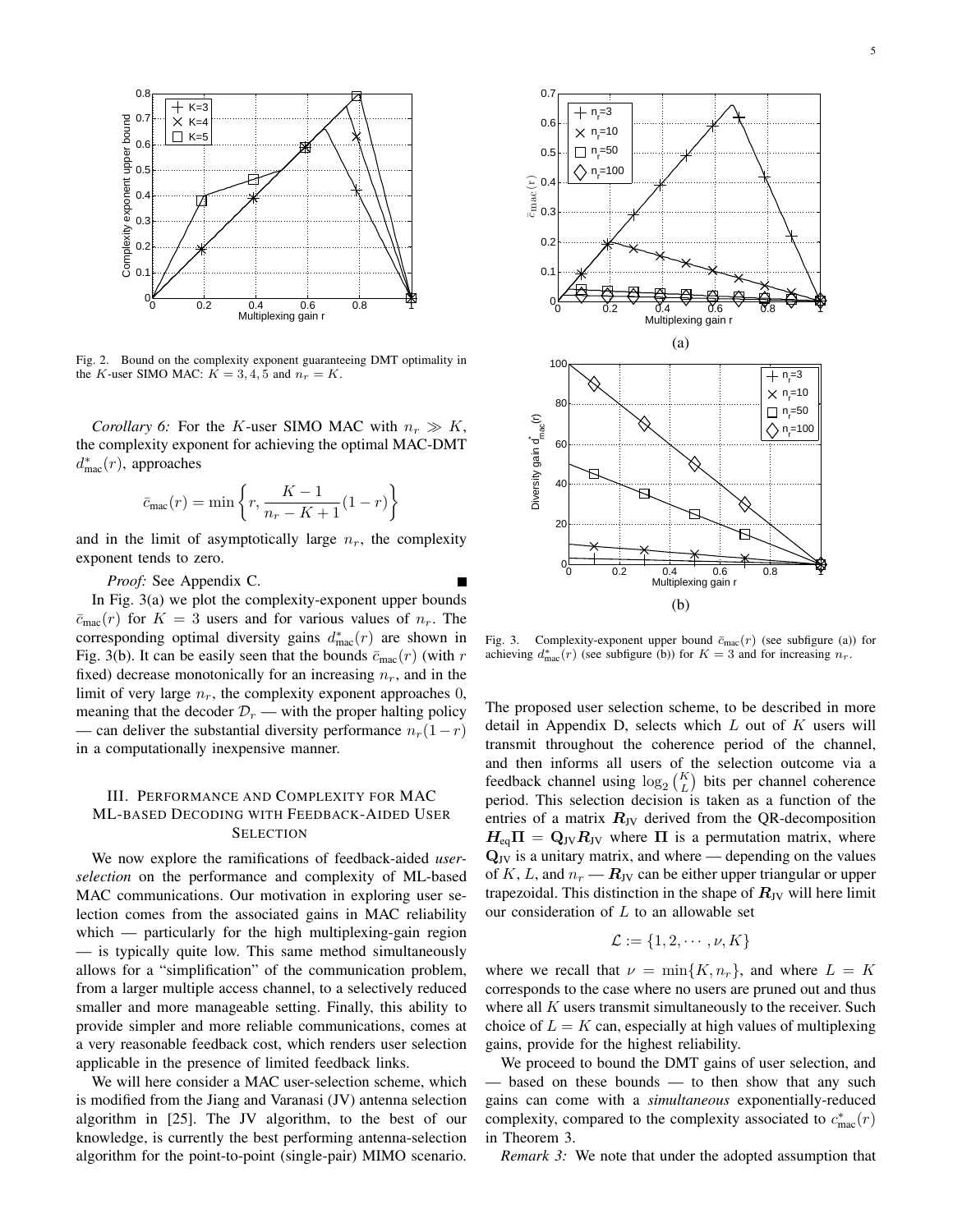the fading statistics are uniform across users, then the user selection algorithm will in fact 'prune all users (statistically) evenly and thus 'fairly. It is important to note that the rate considered here, does indeed account for the periods of 'silence of a user that has not been selected. In other words, the derived diversity-multiplexing expressions — which are the same for all users — correspond to a user rate that is simply the total number of bits sent by each user, divided by the total number of time-slots including the time-slots during which the user was kept silent by the selection algorithm.

## *A. Selection-aided MAC DMT bounds, for a fixed* L

We first proceed with an upper bound on the selection-aided DMT  $d_{us,L}(r)$  for the employed user selection scheme, when the number of selected users is fixed to a certain L.

*Theorem 7:* Given L, and given the JV-inspired user selection scheme, the MAC DMT is upper bounded as

$$
d_{\text{us},L}(r) \le \bar{d}_{\text{us},L}(r) := \min_{\substack{k \ge 0, \ell \le L \\ k+\ell \le L}} d_{k,\ell} \left(\frac{\ell K r}{L}\right) \tag{12}
$$

where

$$
d_{k,\ell}(r) := \inf_{\mathcal{A}_{\ell}(r)} D_{k,\ell}(\alpha),
$$
  

$$
\mathcal{A}_{\ell}(r) := \left\{ 0 \leq \alpha_1 \leq \cdots \leq \alpha_{\ell} : \sum_{i=1}^{\ell} (1 - \alpha_i)^+ \leq r \right\}
$$

and

$$
D_{k,\ell}(\alpha) := \sum_{i=1}^{\ell} (n_r + \ell - 2i + 1)\alpha_i + \sum_{i=1}^{\ell-1} (K - k - \ell)\alpha_i
$$
  
+  $\alpha_{\ell}(K - k - \ell)(n_r - k - \ell + 1).$  (13)

*Proof:* See Appendix E.

We here note that it is not hard to show when  $L = K$ , that

$$
d_{\text{us},K}(r) = d_{\text{mac}}^*(r) = \bar{d}_{\text{us},K}(r). \tag{14}
$$

Also when  $n_r = 1$ , it is easy to show that

$$
d_{\text{us},1}(r) = \bar{d}_{\text{us},1}(r). \tag{15}
$$

Hence the bound is tight for  $L = 1$  and  $L = K$ .

In Fig. 4 we plot the DMT upper bounds  $\bar{d}_{us,L}(r)$  from Theorem 7, for the (under-determined) case of  $K = 4, n_r = 3$ , with  $L = 1, 2, 3$ . In the same figure we compare the above  $\bar{d}_{\text{us},L}(r)$  to the optimal MAC DMT  $d_{\text{mac}}^*(r)$  corresponding to having no selection (or equivalently to having  $L = K = 4$ ). Fig. 5 plots the DMT bounds for the (over-determined) case of  $K = 3, n_r = 4$ , with  $L = 1, 2, 3$ . In interpreting the figures, one must recall that, due to the fact that each user is selected with probability  $\frac{L}{K}$ , maintaining an average multiplexing gain  $r$ , will require that each transmitting user communicates at a multiplexing gain of  $\frac{K}{L}r$ . This is indeed taken into account, and the multiplexing gain reflects the true rate of communication, in full consideration of the fact that part of the time, some users are not transmitting. It should also be noted that for  $L \leq \nu$ , the maximal achievable multiplexing gain is  $\frac{L}{K}$  or each user. Furthermore, it can be seen from the curves in Fig. 4 and Fig. 5 that the DMT performance of proposed feedback-aided user-selection scheme strongly depends on the choice of  $L$  for different regions of multiplexing gain values  $r$ . For instance, in Fig. 5 of  $K = 3$  and  $n_r = 4$ , choosing  $L = 1$  yields the largest diversity gain whenever  $r \in (0, 0.2]$ . For  $r \in (0.2, 0.5]$ ,  $L = 2$  becomes the best choice, and if the desired multiplexing gain  $r \in (0.5, 1]$ , one should set  $L = K = 3$ . A similar observation can be made in Fig. 4. These cross-points between curves  $d_{\text{us},L}(r)$  for various L suggest further diversity gains by optimizing over  $L$  as a function of  $r$ . This will be discussed in more detail in Section III-C.

Another interesting observation from Fig. 4 and Fig. 5 is that despite the different configurations of K and  $n_r$  in these figures, the respective initial values  $\bar{d}_{us,L}(0)$  are the same for  $L = 1, 2, 3$ . This is actually no coincidence. To see it, note that as multiplexing gain  $r$  approaches zero from the right, meaning that the desired transmission rate  $R$  is arbitrarily close to zero, the only way for the communication system being in outage is exactly when all the *major* channel links are in deep-fade, i.e., when  $\alpha_1 = \ldots = \alpha_\ell = 1$  in the set  $\mathcal{A}_\ell(r)$ . In this case, the function  $D_{k,\ell}(\alpha = 1)$  simplifies to

$$
D_{k,\ell}(1) = Kn_r - k(K + n_r) + k^2 + k\ell,
$$

hence the minimal  $D_{k,\ell}(1)$  occurs at  $\ell = 1$  and

$$
\bar{d}_{\text{us},L}(0) = \min_{0 \le k \le L-1} Kn_r - k(K+n_r) + k^2 + k.
$$

This shows that the value of  $\bar{d}_{us,L}(0)$  is symmetric between K and  $n_r$  whenever  $L \leq \min\{K, n_r\}$ . Moreover, with  $K =$ 4 and  $n_r = 3$  (and the same holds for  $K = 3$  and  $n_r =$ 4) we have  $\bar{d}_{us,L}(0) = \min_{0 \le k \le L-1} k^2 - 6k + 12$ , and it is straightforward to see that  $\overline{d}_{us,1}(0) = 12$ ,  $\overline{d}_{us,2}(0) = 7$ ,  $\bar{d}_{us,3}(0) = 4$ , and  $\bar{d}_{us,4}(0) = 3$  as shown in Fig. 4.



Fig. 4. Selection-aided DMT upper bounds  $\bar{d}_{us,L}(r)$ , vs. the optimal MAC DMT  $d_{\text{mac}}^*(r)$  without selection.  $K = 4$ ,  $n_r = 3$ , and  $L = 1, 2, 3$ .

## *B. Selection-aided MAC complexity bounds, for a fixed* L

We now use the previous DMT bound to upper bound the complexity exponent  $c_{us,L}(r)$  required to achieve this selection-aided DMT  $d_{us,L}(r)$  corresponding to the proposed L-user selection algorithm, for any fixed  $L \in \mathcal{L}$ . The result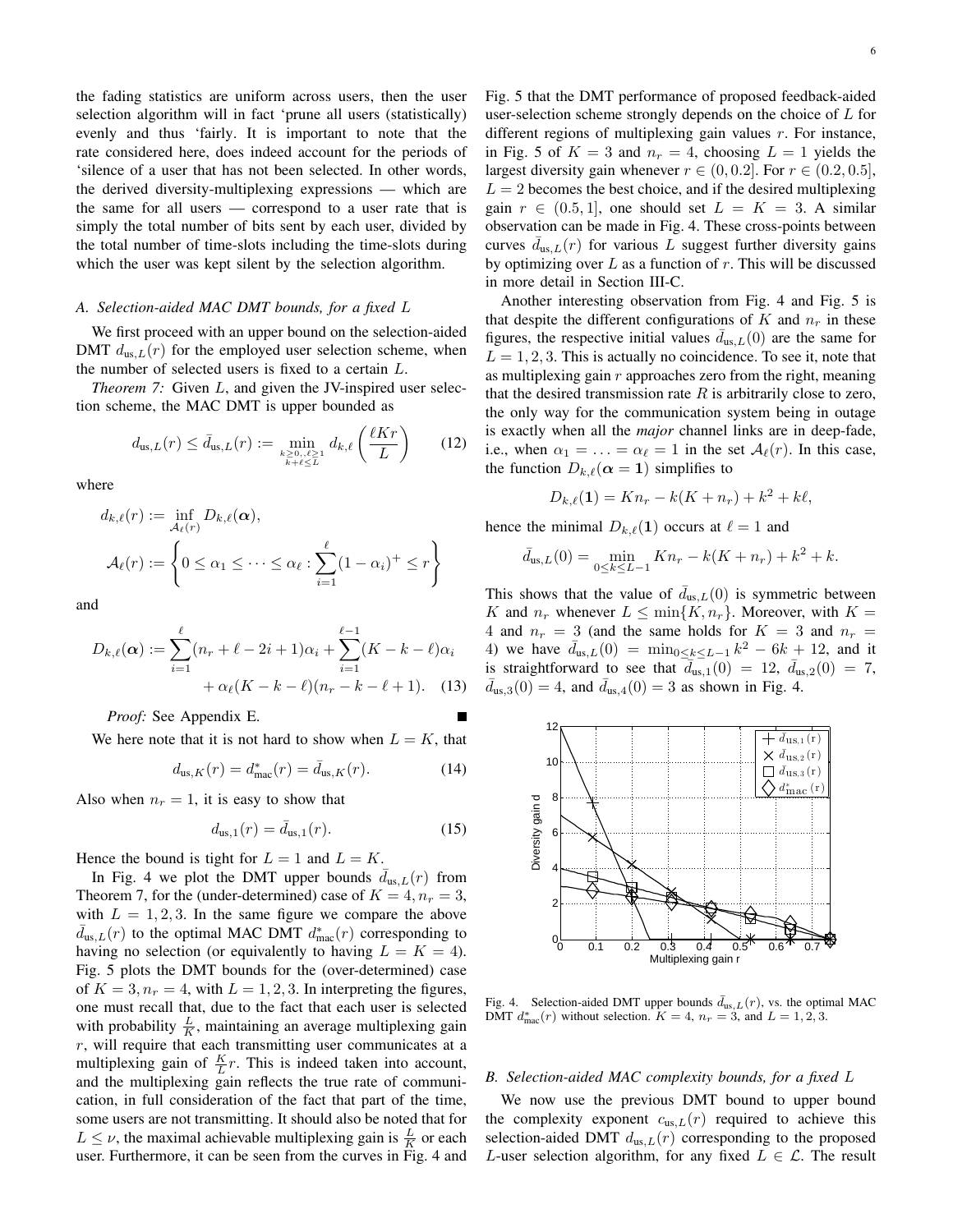

Fig. 5. Selection-aided DMT upper bounds  $\bar{d}_{us,L}(r)$ , vs. the optimal MAC DMT  $d_{\text{mac}}^*(r)$  without selection.  $K = 3$ ,  $n_r = 4$ , and  $L = 1, 2$ .

is a direct consequence of Theorem 3, and it holds for i.i.d. Rayleigh fading channel statistics.

*Theorem 8:* For the K-user MAC, the complexity exponent  $c_{us,L}(r)$  required to achieve the selection-aided DMT  $d_{us,L}(r)$ , for a given  $L \leq \nu$ , is upper bounded as

$$
c_{\text{us},L}(r) \le \bar{c}_{\text{us},L}(r) = \sup_{\alpha \in \mathcal{F}(r)} \sum_{i=1}^{L} \left[ \min \left\{ \frac{K}{L} r, \frac{K}{L} r + \alpha_i - 1 \right\} \right]^+(16)
$$

where

$$
\mathcal{F}(r) := \left\{ \boldsymbol{\alpha} : \begin{array}{l} \alpha_1 \leq \cdots \leq \alpha_L, 0 \leq \alpha_i \in \mathbb{R} \\ D_{0,L}(\boldsymbol{\alpha}) \leq \bar{d}_{us,L}(r) \end{array} \right\}
$$

and where  $D_{k,\ell}(\alpha)$  is defined in (13). The performancecomplexity pair  $(d_{us,L}(r), c_{us,L}(r))$  is achieved with uncoded QAM (T = 1), a sphere decoder with a search radius  $\delta$  >  $\sqrt{\bar{d}_{us,L}(r) \log SNR}$ , any decoding ordering, and a decoding halting policy that halts decoding if  $N_{\text{max}}(r) \doteq \text{SNR}^{c_{\text{us},L}(r)}$ .

*Proof:* The result holds directly from Theorem 3 and from the fact that the complexity needed to achieve  $d_{us,L}(r)$  is upper bounded by the complexity needed to achieve  $\bar{d}_{us,L}(r) \geq$  $d_{\text{us},L}(r)$ .

# *C. Bound-based performance and complexity optimization over* L

The performance and complexity bounds in Theorems 7 and 8 suggest gains by optimizing over  $L$  as a function of  $r$ . Using the bounds as an indicator to the best choice of  $L$ , we let

$$
L^*(r) = \arg \max_{L \in \mathcal{L}} \{ \bar{d}_{\text{us},L}(r) \},\tag{17}
$$

where we recall that  $\mathcal{L} = \{1, 2, \dots, \nu, K\}$ . Hence

$$
\bar{d}_{\text{us},L^*}(r) = \max_{L \in \mathcal{L}} \{ \bar{d}_{\text{us},L}(r) \}
$$
\n(18)

can serve as an upper bound on the selection-aided DMT  $\max_{L \in \mathcal{L}} \{d_{us,L}(r)\}\$  maximized — at any given  $r$  — over the choices of L, including over the choice  $L = K$  that all users are selected. As a result, going back to (16), we can calculate

 $\bar{c}_{us,L^*}(r)$  as a bound for the complexity required to achieve the optimized selection-aided DMT  $\max_{L \in \mathcal{L}} \{d_{us,L}(r)\}.$ 

For the under-determined case of  $K = 4, n_r = 3$ , Fig. 6 plots  $L^*(r)$ , while Fig. 7 plots the optimized, over L, selectionaided DMT upper bound  $\bar{d}_{us,L^*}(r)$ . This bound is also compared to the bound  $\bar{d}_{us,L^{**}}(r)$  where

$$
L^{**}(r) = \arg\max_{L \le \nu} \{ \bar{d}_{\text{us},L}(r) \}
$$
(19)

corresponding to the case where selection always happens, i.e., corresponding to the case where we do not allow for  $L = K$ , even if  $L^*(r) = K$ .

Fig. 8 plots the complexity exponent upper bound  $\bar{c}_{us,L^*}(r)$ that guarantees the optimal — over all  $L$  — selection-aided DMT  $d_{us,L^*}(r)$ . This complexity exponent bound is compared to  $\bar{c}_{\text{mac}}(r)$  that achieves  $d_{\text{mac}}^*(r)$  without user selection. The same figure also gives an interesting comparison to the complexity exponent  $\bar{c}_{us,L^{**}}(r)$  which, in conjunction with  $\bar{d}_{us,L^{**}}(r)$  in Fig. 7, suggests that the choice of  $L^{**}(r)$  rather than  $L^*(r)$  — can provide substantial gains in complexity, with possibly moderate losses in performance.



Fig. 6. Optimal number of selected users  $L^*(r)$  for  $K = 4$ -user MAC with  $n_r = 3$ .



Fig. 7. DMT upper bounds  $\bar{d}_{\text{us},L^*}(r)$  for user selection, compared to  $d_{\text{mac}}^*(r)$ without selection, and  $\bar{d}_{us,L}$ \*\* $(r)$  when user-selection is enforced, for the  $K = 4$ -user MAC with  $n_r = 3$ .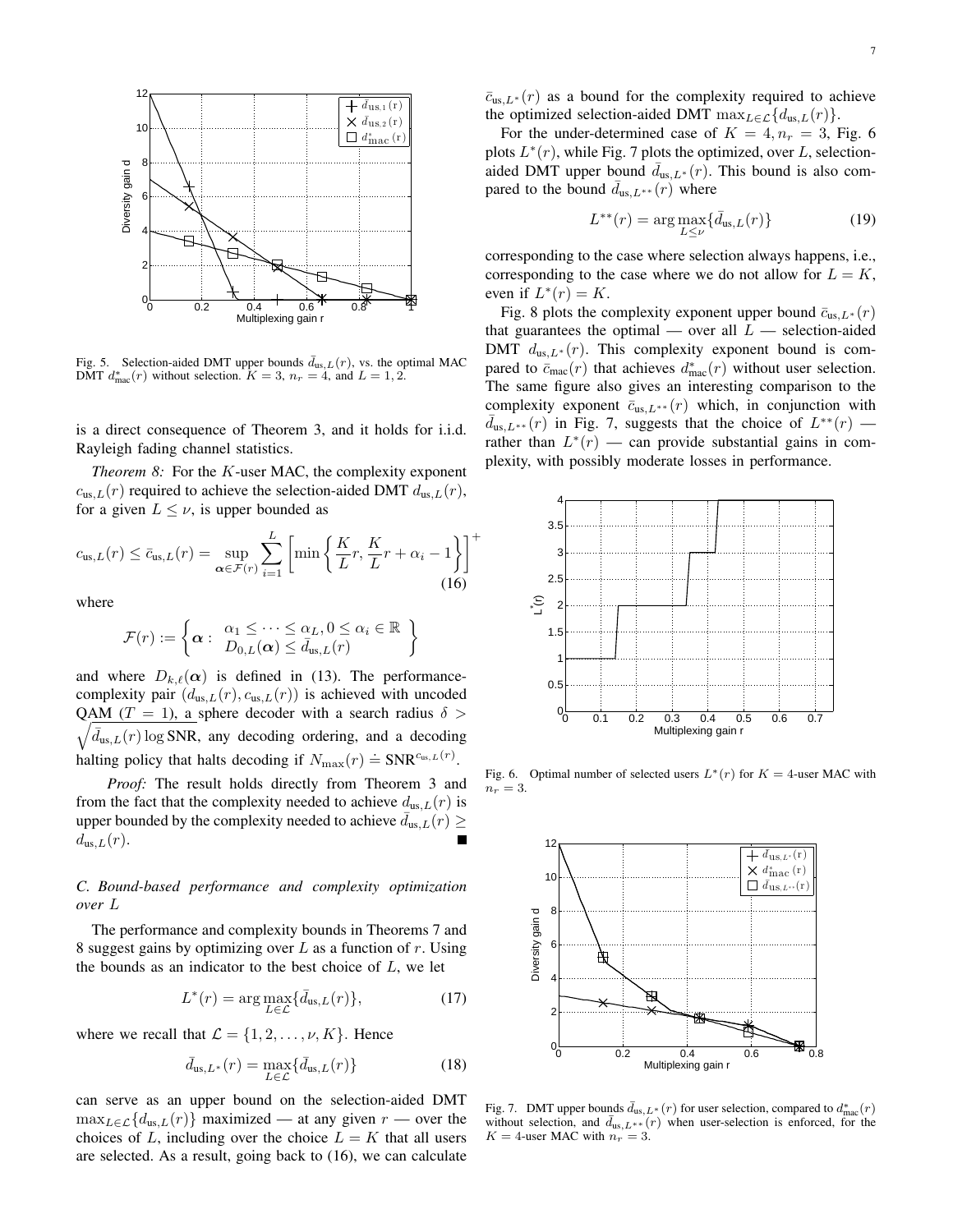

Fig. 8. Complexity exponent upper bounds  $\bar{c}_{us,L}$ \* (r) for user selection, compared to  $\bar{c}_{\text{mac}}(r)$  without selection, and compared to  $\bar{c}_{\text{us},L^{**}}(r)$  corresponding to when user-selection is enforced. Plots for  $K = 4$  and  $n_r = 3$ .

# *D. Selection-aided complexity reduction, at no performance costs*

We here explore the particular case where user selection is calibrated to reduce complexity, while maintaining reliability. The following quantifies this approach, based on the derived bounds. A crucial element in this effort is that any gains in the selection-aided DMT compared to the original MAC-DMT  $d_{\text{mac}}^*(r)$ , can allow us to effectively 'rest' the decoder often enough to reduce the complexity exponent, without falling below the required  $d_{\text{mac}}^*(r)$ . In this case, the resulting complexity exponent is upper bounded by

$$
\bar{c}_{\text{red-us},L}(r)
$$
\n
$$
= \begin{cases}\n\sup_{\alpha \in \mathcal{F}_{\text{red-us},L}(r)} \sum_{i=1}^{L} \left[ \min \left\{ \frac{K}{L} r, \frac{K}{L} r + \alpha_i - 1 \right\} \right]^+, \\
\text{if } \bar{d}_{\text{us},L}(r) \ge d_{\text{mac}}^*(r), \\
\bar{c}_{\text{mac}}(r),\n\end{cases}
$$
\nif otherwise,\n(20)

where

$$
\mathcal{F}_{\text{red-us},L}(r) = \left\{ \boldsymbol{\alpha} : \begin{array}{l} \alpha_1 \leq \alpha_2 \leq \cdots \leq \alpha_L, 0 \leq \alpha_i \in \mathbb{R} \\ D_{0,L}(\boldsymbol{\alpha}) \leq d_{\text{mac}}^*(r) \end{array} \right\}
$$

and where the second case in (20) refers to the situation where  $L^* = K$ . Hence an upper bound on the associated complexity exponent, minimized over  $L$ , is given by

$$
\bar{c}_{\text{red-us}}(r) = \min_{L \in \mathcal{L}} \bar{c}_{\text{red-us},L}(r). \tag{21}
$$

Fig. 9 explores this for the case of  $K = 4$  and  $n_r = 3$ , presenting the resulting upper bounds  $\bar{c}_{\text{red-us},L}(r)$  for all possible  $L = 1, 2, 3$ . The optimized complexity reduction, under the condition that we do not reduce reliability below  $d_{\text{mac}}^*(r)$ , is given in Fig. 10. The striking observation is that at low or moderate multiplexing gain regimes, the optimal  $d_{\text{mac}}^*(r)$  can be achieved with a complexity exponent that can be as small as 0, i.e., with computational complexity that does not scale exponentially in the total number of codeword bits. At high multiplexing gains, no complexity reduction is available since  $L^* = K$ .



Fig. 9. Complexity exponent bounds  $\bar{c}_{\text{red-us},L}(r)$  with  $L = 1, 2, 3$ , all guaranteeing  $d_{\text{mac}}^*(r)$  performance for  $K = 4$  , and  $n_r = 3$ .



Fig. 10. Complexity exponent bounds  $\bar{c}_{\text{red-us}}(r)$ ,  $\bar{c}_{\text{us},L^*}(r)$  and  $\bar{c}_{\text{mac}}(r)$ , all guaranteeing  $d_{\text{mac}}^*(r)$  performance for  $K = 4, n_r = 3$ .

#### IV. CONCLUSIONS

In this paper we derived bounds on the performance and complexity behavior of ML-based (and lattice-based) decoding, for the multiuser multiple access channel. Emphasis on ML-based decoding was motivated by the fact that MACrelated settings have distinctively reduced reliability, which hinders the use of low-performance decoders that would further reduce this reliability.

The derived complexity-vs-performance bounds were presented in the form of diversity and complexity exponents, and can provide insight on how to tradeoff performance and complexity in such outage-limited multiuser settings. The analysis shows that, under the requirement of efficient MLbased decoding, this tradeoff is not trivial; indeed we see that complexity constraints can crucially deteriorate performance.

The derived bounds also suggest substantial reliability and complexity benefits by increasing the number of receive antennas, as well as substantial benefits by utilizing just a few bits of feedback to allow for user selection. User selection is indeed pertinent as it can inherently increase reliability through channel selection, as well as can inherently decrease complexity by simply and selectively reducing the size of the problem at hand. These gains are highly sought in multiuser settings like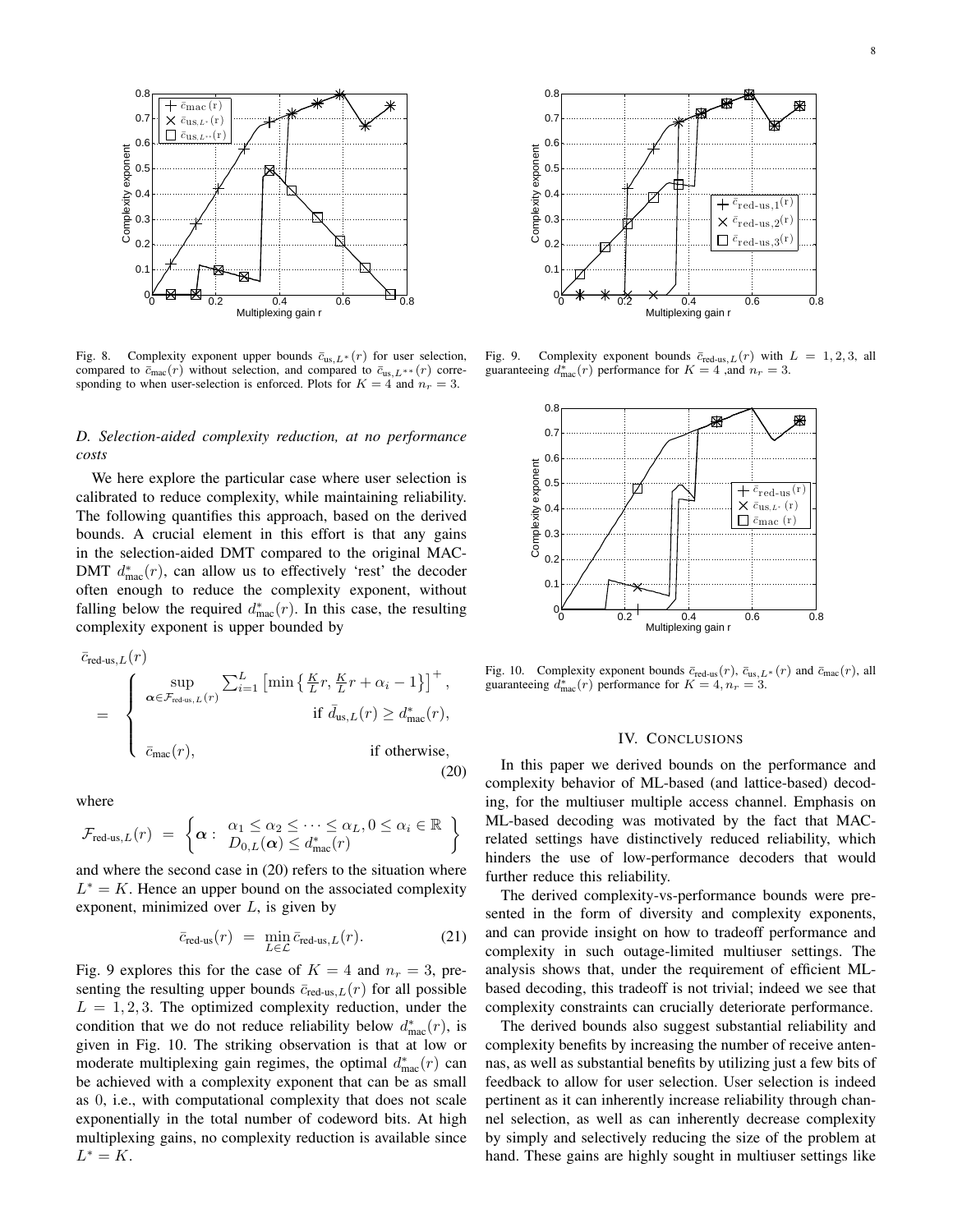the MAC, which typically suffer from reduced reliability and increased complexity of decoding. In this context the analysis reveals the interesting finding that proper calibration of user selection can reduce the complexity exponent of near-optimal ML-based decoding, down to zero, thus revealing that — for a substantial range of multiplexing gains — the computational complexity of near-optimal ML-based decoding, need not scale exponentially in the total number of codeword bits.

# APPENDIX A PROOF OF THEOREM 1

In the following we establish an upper bound on the minimum complexity exponent  $c_{\text{mac},d}(r)$  required by ML-based decoding to achieve a MAC DMT performance  $d(r)$ .

We recall from (7) that the sphere decoder 'sees' a channel model

$$
y = Ms + w \tag{22}
$$

where  $M = SNR^{\frac{1-r}{2}}HG$ , where H is the equivalent channel in  $(6)$ , and where  $G$  is the generator matrix of the overall (product) lattice code. To allow for sphere decoding in the under-determined  $(K > n_r)$ , MMSE-preprocessing (cf. [26]) gives the MMSE-preprocessed code-channel matrix

$$
\tilde{M} = \left[ \begin{array}{c} M \\ \alpha I_u \end{array} \right] = QR \tag{23}
$$

where  $I_u$  is the  $u \times u$  identity matrix, where  $u = 2(K - n_r)T$ , and where  $\alpha = \text{SNR}^{-\frac{r}{2}}$ . If  $K \le n_r$ , then simply  $\alpha = u = 0$ . After the QR decomposition in (23), we get

$$
\boldsymbol{r} \ := \ \left( \boldsymbol{R}^{\dagger} \right)^{-1} \boldsymbol{M}^{\dagger} \boldsymbol{y} = \boldsymbol{R} \boldsymbol{s} + \boldsymbol{w}'
$$
\n
$$
\text{where } \boldsymbol{w}' = -\alpha^2 \left( \boldsymbol{R}^{\dagger} \right)^{-1} \boldsymbol{s} + \left( \boldsymbol{R}^{\dagger} \right)^{-1} \boldsymbol{M}^{\dagger} \boldsymbol{w}. \text{ For}
$$
\n
$$
\mathbb{S}_r := \left\{ \boldsymbol{s} \in \mathbb{Z}^{2KT} : \text{SNR}^{-\frac{r}{2}} \boldsymbol{G} \boldsymbol{s} \in \mathcal{X}_r \right\}
$$

being the set of points in the product lattice  $\Lambda$  that constitute  $X_r$  after scaling, the sphere decoder takes the form

$$
\hat{\mathbf{s}}_{\text{MMSE-SD}} = \arg\min_{\mathbf{s}\in\mathbb{S}_r} \|\mathbf{r} - \mathbf{R}\mathbf{s}\|^2 \tag{24}
$$

and it recursively enumerates all candidate vectors  $s \in \mathbb{S}_r$ within a given search sphere of radius  $\delta = \sqrt{z \log SNR}$  for some  $z > d(r)$ .

To compute an upper bound on the complexity exponent, we follow the approach similar to [2]. Towards this, we first let

$$
\lambda_i = \sigma_i(\boldsymbol{H}_{\text{eq}}^\dagger \boldsymbol{H}_{\text{eq}}), \quad i = 1, \dots, \nu = \min\{K, n_r\}
$$

be the nonzero singular values of  $\boldsymbol{H}_{\text{eq}}^\dagger \boldsymbol{H}_{\text{eq}}$ , arranged in ascending order, and then we let

$$
\mu_i = -\frac{\log \lambda_i}{\log \text{SNR}}.\tag{25}
$$

Hence we can write

$$
\sigma_i(\boldsymbol{R}) = \sigma_i(\tilde{\boldsymbol{M}}) = \sqrt{\alpha^2 + \sigma_i(\boldsymbol{M}^\dagger \boldsymbol{M})}, \quad i = 1, \dots, 2KT.
$$
\n(26)

For  $K \leq n_r$ , we have

$$
\sigma_i(\boldsymbol{R}) \doteq \text{SNR}^{\frac{1}{2}(1-r-\mu_{\lceil \frac{i}{2T} \rceil})}
$$

and for  $K > n_r$  we have

$$
\sigma_i(\mathbf{R}) \doteq \left\{ \begin{array}{ll} \text{SNR}^{-\frac{r}{2}}, & \text{if } 1 \leq i \leq 2T(K - n_r) \\ \text{SNR}^{-\frac{r}{2} + \frac{1}{2}(1 - \mu_j)^+}, & \text{otherwise} \end{array} \right\} \tag{27}
$$

where  $j = \lceil \frac{i-2T(K-n_r)}{2T} \rceil$ . In the above we have used that  $\sigma_i(G) \doteq \text{SNR}^0$ , for all *i*.

We now see that for any given channel realization, corresponding to a specific  $\mu := [\mu_1 \cdots \mu_\nu]^\top$  (cf.(25)), the total number of visited nodes is given by

$$
N_{\textrm{SD}}(\boldsymbol{\mu}) := \sum_{k=1}^{2KT} N_k(\boldsymbol{\mu})
$$

where, drawing from [1, Lemma 1], we can see that

$$
N_k(\boldsymbol{\mu}) \ \leq \ \prod_{i=1}^k \left[ \sqrt{k} + 2 \min \left\{ \frac{\delta}{\sigma_i(\boldsymbol{R})}, \sqrt{k} \text{SNR}^{\frac{r}{2}} \right\} \right]
$$

and thus that

$$
N_{\text{SD}}(\boldsymbol{\mu}) \leq \sum_{k=1}^{2KT} \prod_{i=1}^{k} \left[ \sqrt{k} + 2 \min \left\{ \frac{\delta}{\sigma_i(\boldsymbol{R})}, \sqrt{k} \text{SNR}^{\frac{r}{2}} \right\} \right].
$$

Thus for the overdetermined case (cf. (26)), we have

$$
N_{\text{SD}}(\boldsymbol{\mu}) \leq \text{SNR}^T \Sigma_{i=1}^K [\min\{r, r + \mu_i - 1\}]^+ \tag{28}
$$

while for the underdetermined case (cf. (27)) we have

$$
N_{\text{SD}}(\mu) \leq \text{SNR}^{(K-n_r)r} T + T \sum_{i=1}^{n_r} (r - (1 - \mu_i)^+)^\dagger \tag{29}
$$

where we have used the  $2T$ -fold multiplicity of the singular values of  $H$ .

At this point, in the same spirit as in [2], the upper bound on the complexity exponent can be obtained as the solution to a constrained minimization problem of finding a value  $c_{\text{mac}}(r)$ such that the probability of a premature termination of SD algorithm is no larger than the channel outage probability, i.e.,

$$
\Pr\left\{N_{\text{SD}}(\boldsymbol{\mu}) \ge N_{\text{max}}(r) = \text{SNR}^{c_{\text{max},d}(r)}\right\} \le \text{SNR}^{-d(r)}.
$$
\n(30)

This is the optimization reflected in the complexity exponent bound of Theorem 1.

#### APPENDIX B

#### PROOF OF THEOREM 2: OPTIMALITY OF UNCODED QAM

For  $T = 1$ , the rank-2K overall (product) code-lattice Λ is isomorphic to the rectangular lattice  $\mathbb{Z}^{2K}$ , and the overall (product) code

$$
\mathcal{X}_r = \left\{ \text{SNR}^{-\frac{r}{2}} x : x \in (\mathbb{Z}[i])^K, |x_i|^2 \leq \text{SNR}^r \right\}
$$

is essentially uncoded (scaled) QAM. To show that the above code  $\mathcal{X}_r$  satisfies the probabilistic complexity constraint (30), we follow the footsteps in [15], [16] and consider a  $K$ -fold extension of  $\mathcal{X}_r$ 

$$
\mathcal{X}_{r,\text{ext}} = \bigoplus_{i=1}^K \mathcal{X}_r \subset \text{SNR}^{-\frac{r}{2}} M_K(\mathbb{Z}[i])
$$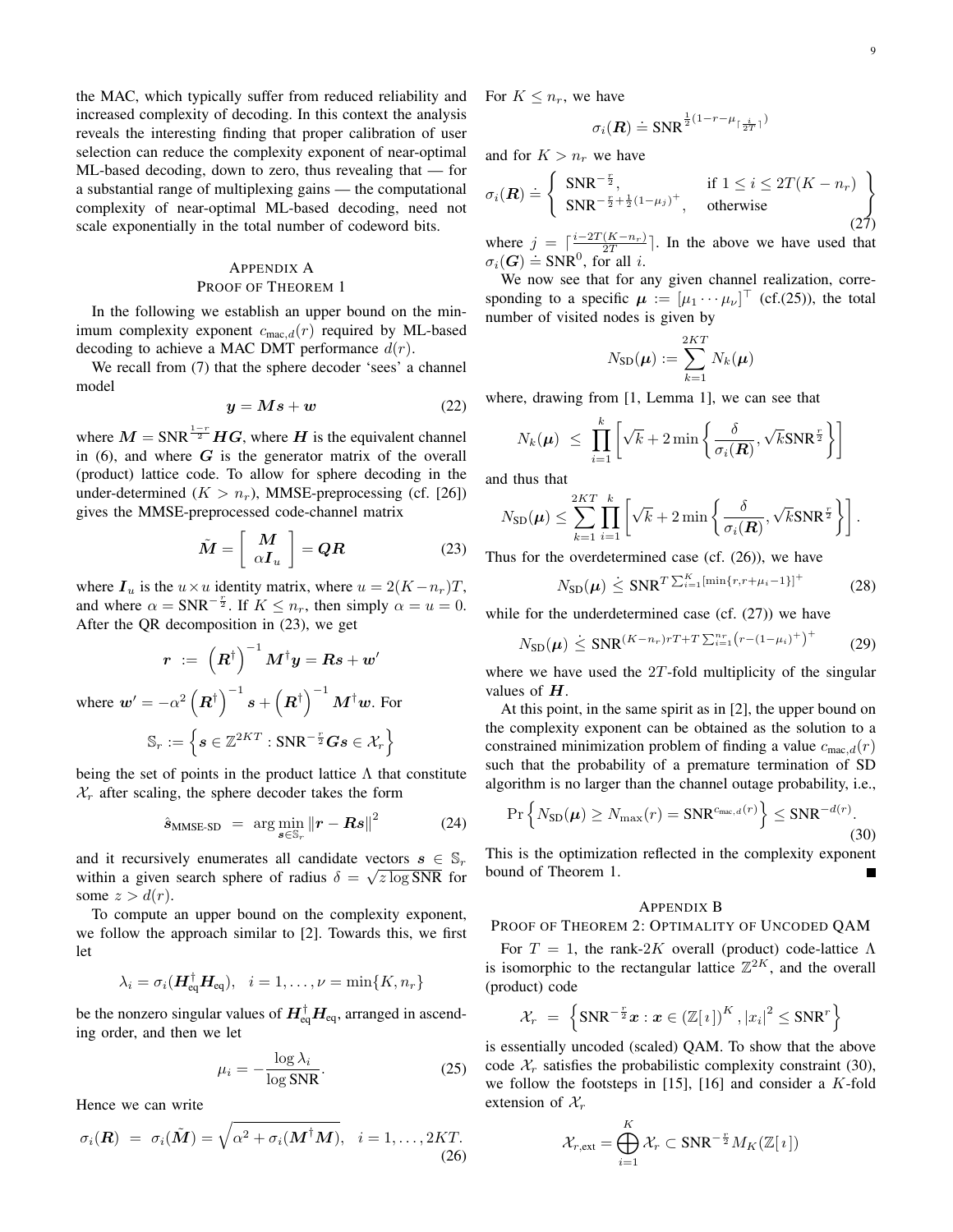where  $M_K(\mathbb{Z}[i])$  denotes the set of  $K \times K$  matrices with entries from  $\mathbb{Z}[i]$ . In other words, elements of  $\mathcal{X}_{r,ext}$  are square  $K \times K$  matrices whose entries are independent QAM constellation points after a scaling of  $SNR^{-\frac{r}{2}}$ . Naturally, for any given decoder,  $\mathcal{X}_{r,ext}$  and  $\mathcal{X}_r$  achieve the same DMT performance. Under brute force ML decoding, the error probability of  $\mathcal{X}_{r,ext}$ is upper bounded by

$$
P_{e, \text{ext}}(r)
$$
\n
$$
= \mathbb{E} \Pr \left\{ \mathbf{X}' \in \mathcal{E}(\mathbf{X}) \text{ decoded} \right\}
$$
\n
$$
= \mathbb{E} \Pr \left\{ \bigcup_{k=1}^{K} \left\{ \mathbf{X}' \in \mathcal{E}_k(\mathbf{X}) \text{ decoded} \right\} \right\}
$$
\n
$$
\stackrel{\text{(i)}{=} \sum_{k=1}^{K} \mathbb{E} \Pr \left\{ \mathbf{X}' \in \mathcal{E}_k(\mathbf{X}) \text{ decoded} \right\}
$$
\n
$$
\stackrel{\text{(ii)}{=} \sum_{k=1}^{K} \mathbb{E} \Pr \left\{ \bigcup_{\mathbf{X}' \in \mathcal{E}_k(\mathbf{X})} \left\{ \mathbf{H}_{eq} : \right\}
$$
\n
$$
\left\| \text{SNR}^{\frac{1}{2}} \mathbf{H}_{eq}(\mathbf{X} - \mathbf{X}') \right\|^2 \stackrel{\text{(i)}}{\leq} 1 \right\} \right\} \quad (31)
$$

where the expectation is taken over all codeword matrices  $X \in \mathcal{X}_{r,ext}$ , where  $\mathcal{E}(X) := \mathcal{X}_{r,ext} \setminus \{X\}$  is the set of all possible erroneous decoded outputs given that codeword matrix X is transmitted, where  $\mathcal{E}_k(X) :=$  $\{X' \in \mathcal{E}(X) : \text{rank}(\mathbf{X} - \mathbf{X}') = k\}$  with  $k = 1, ..., K$ forms a partition of  $\mathcal{E}(X)$ , where step (i) follows from the union bound, and where step (ii) is due to the use of a suboptimal bounded distance decoder (cf. [15]).

For any  $X' \in \mathcal{E}_k(X)$ , set  $\Delta_{X'} = X - X'$  and let  $\Delta_{X'}\Delta_{X'}^{\dagger} = U_{X'}\Sigma_{X'}U_{X'}^{\dagger}$  be the corresponding eigendecomposition. Note that as rank $(\Delta_{\mathbf{X}'} ) = k$ , the eigenvalue matrix  $\Sigma_{X'}$  has form  $\Sigma_{X'} = \text{diag}(\Omega_{X'}, 0_{K-k})$ , where the diagonal of  $\Omega_{X'}$  consists of all nonzero eigenvalues of  $\Delta_{X'}\Delta_{X'}^{\dagger}$ . Substituting the above into (31), we obtain

$$
\Pr\left\{\bigcup_{\substack{\boldsymbol{X}'\in\mathcal{E}_k(\boldsymbol{X})}}\left\{\boldsymbol{H}_{\mathrm{eq}}:\left\|\text{SNR}^{\frac{1}{2}}\boldsymbol{H}_{\mathrm{eq}}\boldsymbol{\Delta}_{\boldsymbol{X}'}\right\|^2\dot{\leq}1\right\}\right\}
$$
\n
$$
=\Pr\left\{\bigcup_{\substack{\boldsymbol{X}'\in\mathcal{E}_k(\boldsymbol{X})}}\left\{\boldsymbol{G}_k:\text{SNR}\cdot\text{Tr}\left(\boldsymbol{G}_k^{\dagger}\boldsymbol{\Omega}_{\boldsymbol{X}'}\boldsymbol{G}_k\right)\dot{\leq}1\right\}\right\}
$$
\n(32)

where  $G_k$  is an  $(n_r \times k)$  random matrix with i.i.d.  $\mathbb{C}N(0,1)$ entries. Let  $\lambda_1 \leq \cdots \leq \lambda_m$  be the ordered nonzero eigenvalues of  $G_k^{\dagger} G_k$ , where  $m = \min\{k, n_r\}$ . Noting that  $\det(\mathbf{\Omega}_{\mathbf{X}'} ) \ge \text{SNR}^{-kr}$  and that  $\text{Tr}(\mathbf{\Omega}_{\mathbf{X}'} ) \le 1$ , it can be shown — drawing from [15] — that the condition of  $\text{Tr}\left(\boldsymbol{G}_k^\dagger\boldsymbol{\Omega}_{\boldsymbol{X}'}\boldsymbol{G}_k\right)\leq 1\ \ \text{implies\ \ that\ \ }\sum_{i=1}^m(1\,-\,\mu_i)^+\ \ \leq\ \ kr,$ which is independent of the choice of  $X'$ . Hence we have

$$
\Pr\left\{\bigcup_{\substack{\mathbf{X}'\in\mathcal{E}_k(\mathbf{X})}}\left\{\mathbf{G}_k:\text{SNR}\cdot\text{Tr}\left(\mathbf{G}_k^\dagger\mathbf{\Omega}_{\mathbf{X}'}\mathbf{G}_k\right)\dot{\leq}1\right\}\right\}
$$
  

$$
\leq \Pr\left\{\bigcup_{\substack{\mathbf{X}'\in\mathcal{E}_k(\mathbf{X})}}\left\{\boldsymbol{\mu}:\sum_{i=1}^m(1-\mu_i)^+\leq kr\right\}\right\}
$$

$$
= \Pr\left\{\mu : \sum_{i=1}^{m} (1 - \mu_i)^+ \le kr \right\}
$$

$$
\doteq \text{SNR}^{-d_{k,n_r}^*(kr)}
$$

where the last exponential equality follows from [6]. Finally, note that the error probability of  $\mathcal{X}_r$ , subject to (unterminated) joint ML decoding, is upper bounded by

$$
P_e(r) \leq \frac{1}{K} P_{e,ext}(r) \leq \frac{1}{K} \sum_{k=1}^K \text{SNR}^{-d^*_{k,n_r}(kr)} \doteq \text{SNR}^{-d^*_{\text{mac}}(r)},
$$

which completes the proof.

## APPENDIX C PROOF OF COROLLARY 6

First let us recall that for  $n_r > K$ , then  $\nu = \min\{K, n_r\}$  $K$ . Let us also recall from [6] that the joint probability density function of  $\boldsymbol{\mu} = [\mu_1 \cdots \mu_K]^\top$  (cf. (25)) satisfies

$$
p(\boldsymbol{\mu}) \doteq \text{SNR}^{-\sum_{i=1}^{K} (n_r - K + 2i - 1)\mu_i}
$$

provided that  $\mu_i \geq 0$  for all i. As a result, for each  $\boldsymbol{\mu} \in (\mathbb{R}^+)^K$ , the corresponding complexity exponent is upper bounded by

$$
\bar{c}(\mu) = \sum_{i=1}^{K} \left[ \min\{r, r + \mu_i - 1\} \right]^+ \tag{33}
$$

which is *not a function* of  $n_r$ . At this point, let us consider a decoder that decodes only when

$$
\sum_{i=1}^{K} (n_r - K + 2i - 1)\mu_i < d_{1,n_r}^*(r)
$$

while when  $\sum_{i=1}^{K} (n_r - K + 2i - 1)\mu_i > d_{1,n_r}^*(r)$  the decoder simply declares an error. Since, for  $n_r > K$ ,  $d_{1,n_r}^*(r)$ dominates the MAC DMT (cf. [5]), the extra declared errors do not affect the overall diversity performance.

 $\sum_{i} (n_r - K + 2i - 1)\mu_i = n_r(1 - r)$ , we have that Now we note that for any  $\mu_1 \geq \cdots \geq \mu_K \geq 0$  such that

$$
\sum_{i} (n_r - K + 1)\mu_i \le n_r(1 - r) \le \sum_{i} (n_r - K + 2K - 1)\mu_i,
$$

and thus that

$$
\frac{n_r}{n_r + K - 1}(1 - r) \le \sum_{i} \mu_i \le \frac{n_r}{n_r - K + 1}(1 - r) \quad (34)
$$

which, for  $n_r \gg K$ , implies that

$$
\frac{n_r}{n_r + K - 1}(1 - r) \approx \frac{n_r}{n_r - K + 1}(1 - r) \approx (1 - r).
$$

Subject to the constraint in  $(34)$ , we can see that the maximum value of  $\bar{c}(\mu)$  in (33), is achieved by setting  $\mu_1 = \frac{n_r}{n_r - K + 1} (1$ r) and  $\mu_2 = \cdots = \mu_K = 0$ , where this maximal value takes the form

$$
\sum_{i=1}^{K} \left[ \min\{r, r + \mu_i - 1\} \right]^+ = \min\left\{ r, \frac{K - 1}{n_r - K + 1} (1 - r) \right\}.
$$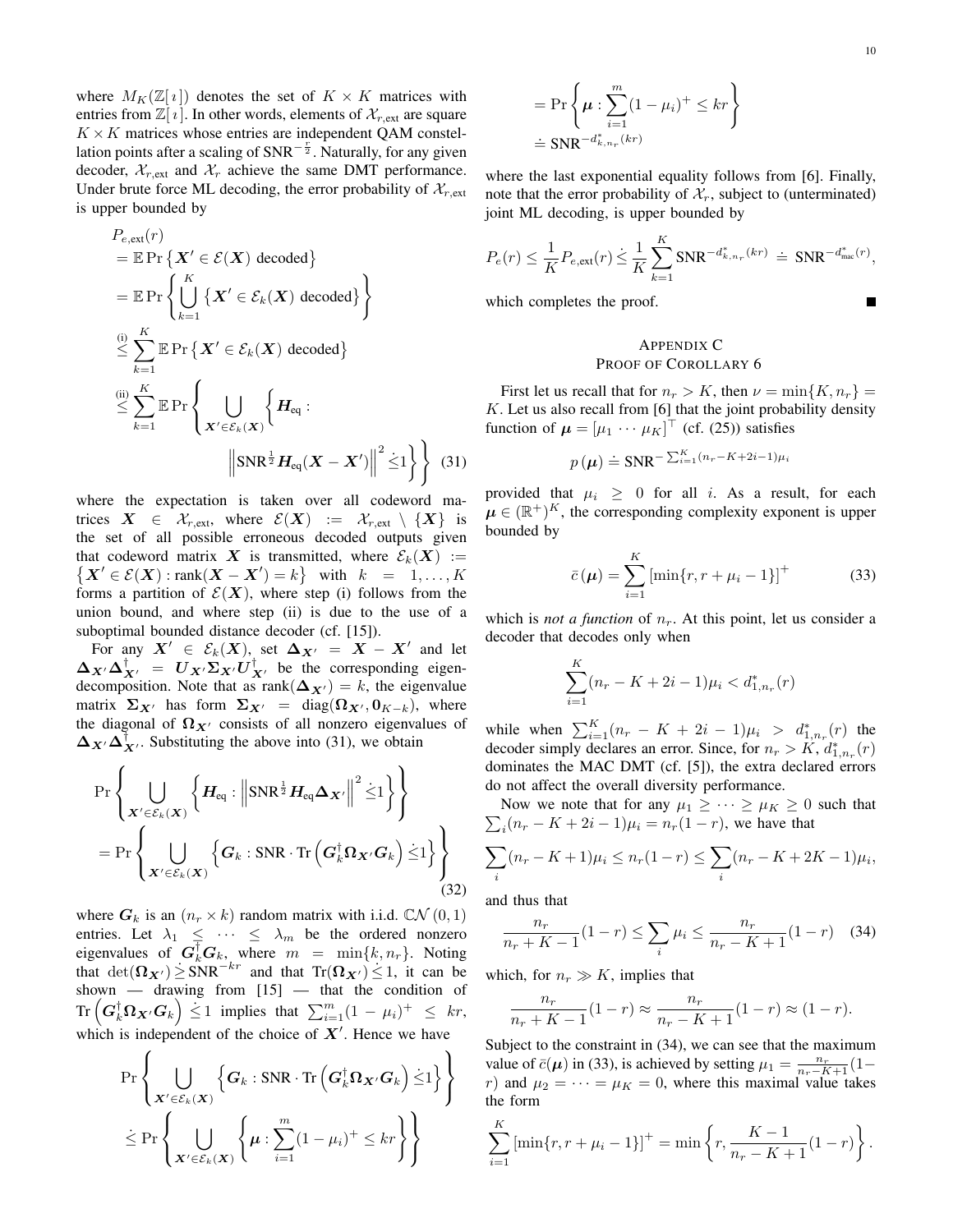.

Hence for  $n_r \gg K$ ,

$$
\bar{c}_{\text{mac}}(r) = \sup_{\mu \in \mathcal{B}(r)} \sum_{i=1}^{K} \left[ \min \{r, r + \mu_i - 1\} \right]^{+}
$$
\n
$$
\leq \sup_{\mu \in \overline{\mathcal{B}}(r)} \sum_{i=1}^{K} \left[ \min \{r, r + \mu_i - 1\} \right]^{+} \quad (35)
$$
\n
$$
= \min \left\{ r, \frac{K - 1}{n_r - K + 1} (1 - r)^{+} \right\}
$$

where

$$
\mathcal{B}(r) := \left\{ \mu : \begin{array}{l} \mu_1 \geq \cdots \geq \mu_K, 0 \leq \mu_i \in \mathbb{R}, \\ \sum_{i=1}^K \left( K - n_r + 2i - 1 \right) \mu_i \leq n_r (1 - r)^+ \end{array} \right\}
$$

and

$$
\overline{\mathcal{B}}(r) := \left\{ \boldsymbol{\mu} : \begin{array}{l} \mu_1 \geq \cdots \geq \mu_K, 0 \leq \mu_i \in \mathbb{R} \\ \sum_{i=1}^K \mu_i \leq \frac{n_r}{n_r - K + 1} (1 - r)^+ \end{array} \right\}.
$$

The inequality in (35) is due to the fact that  $\mathcal{B}(r) \subseteq \overline{\mathcal{B}}(r)$ , while note that equality holds when  $\mu_1 = \frac{n_r}{n_r - K + 1} (1$ r),  $\mu_2 = \cdots = \mu_K = 0$ , which in turn implies that

$$
\bar{c}_{\text{mac}}(r) = \min \left\{ r, \frac{K - 1}{n_r - K + 1} (1 - r)^+ \right\}
$$

which establishes the corollary.

# APPENDIX D DESCRIPTION OF USER-SELECTION SCHEME

The proposed user selection algorithm can be drawn from [25], by restricting selection to only transmit antennas (no selection of received antennas). In the setting with  $K$  singleantenna users,  $H_{eq}$  (cf. (6)) has as kth column the vector  $h_k$  corresponding to the channel vector of the kth user. The goal is to select  $L$  out of  $K$  users for transmission  $(L \leq \nu = \min\{K, n_r\})$ . The selection process is closely related to the QR-decomposition of  $H_{eq}$  using a Householder transformation, which exhibits good numerical stability. The selection takes L iterations, and each iteration consists of two steps, a matrix-column permutation followed by a Householder transformation. At the first iteration, the algorithm begins by finding the column  $h_{j_1}$  of  $H_{eq}$  with the largest column norm. Then it right-multiplies  $H_{\text{eq}}$  by a permutation matrix  $\Pi_1$  to swap  $h_1$  and  $h_{j_1}$ . The second step is to apply a unitary Householder transformation  $\bm{Q}_1$  to  $\bm{H}_{\text{eq}}\bm{\Pi}_1$  such that the top-left entry of  $Q_1H_{eq}\Pi_1$  is the only nonzero (and positive) entry in the first column. After finishing with the first iteration, the algorithm shifts its focus to the trailing  $(n_r - 1) \times (K - 1)$  submatrix  $H_1$  of  $Q_1 H_{eq} \Pi_1$ . Similar to the first iteration, the algorithm identifies the column with the largest norm in  $H_1$ , swaps it with the first column, and then applies the Householder transformation. Thus, at the end of this iteration, the channel matrix becomes  $Q_2Q_1H_{eq}\Pi_1\Pi_2$ . The third iteration is the same as the previous ones but focuses on the trailing  $(n_r - 2) \times (K - 2)$  submatrix. The same process is repeated  $L$  times, resulting in an output matrix  $R_{\text{JV}} = Q_L \cdots Q_1 H_{\text{eq}} \Pi_1 \cdots \Pi_L$ . The users associated to the first L columns of  $\mathbf{R}_{\text{JV}}$  are the selected ones <sup>5</sup>.

## APPENDIX E PROOF OF THEOREM 7

Recalling from the description in Appendix D of the selection algorithm, to select the  $L$  users, there are  $L$  iterations of applying column permutation matrix  $\Pi_i$  and Householder transformation  $Q_i$  to obtain an output matrix  $R_{\rm JV}$ , which is of the form

$$
R_{\rm JV} = Q_L \cdots Q_1 H_{\rm eq} \Pi_1 \cdots \Pi_L
$$
\n
$$
= \begin{bmatrix}\n r_{1,1} & * & \cdots & * & * & \cdots & * \\
 r_{2,2} & \cdots & * & * & \cdots & * \\
 & & \ddots & \vdots & \vdots & \vdots & \vdots \\
 & & & r_{L,L} & * & \cdots & * \\
 & & & & & \vdots & \vdots & \vdots \\
 & & & & & & \vdots & \vdots \\
 & & & & & & & \vdots \\
 & & & & & & & \vdots \\
 & & & & & & & \vdots \\
 & & & & & & & \vdots \\
 & & & & & & & \vdots \\
 & & & & & & & & \vdots \\
 & & & & & & & & \vdots \\
 & & & & & & & & \vdots \\
 & & & & & & & & \vdots \\
 & & & & & & & & \vdots \\
 & & & & & & & & \vdots \\
 & & & & & & & & \vdots \\
 & & & & & & & & \vdots \\
 & & & & & & & & \vdots \\
 & & & & & & & & & \vdots \\
 & & & & & & & & & \vdots \\
 & & & & & & & & & \vdots \\
 & & & & & & & & & \vdots \\
 & & & & & & & & & \vdots\n\end{bmatrix}
$$

Let  $u_i$  be the user associated with the *i*th column of  $R_{\text{JV}}$ , and let  $\{u_1, u_2, \ldots, u_L\}$  be the set of selected users. Since entries of  $H_{eq}$  are i.i.d.  $\mathbb{C}\mathcal{N}(0,1)$ , to meet an average multiplexing gain  $r$  for each user, the selected user has to transmit at a possibly larger multiplexing gain of  $\frac{K}{L}r$ . For the set of 'modified' outage events

 $\mathcal{O}_{k,\ell} := \{\text{the sum-rate of users } u_{k+1}, \cdots, u_{k+\ell} \text{ is in outage}\}\$ (36)

for all  $k \geq 0$ ,  $\ell \geq 1$ , and  $k + \ell \leq L$ , we will see later on — in the process of the proof — that the outage event considered by Jiang and Varanasi [25, Theorem 4.1], is a special case of the above events corresponding to  $k = 0$  and  $\ell = L$ , i.e., a special case of the outage event  $\mathcal{O}_{0,L}$ .

# *A. DMT Analysis for error event*  $\mathcal{O}_{k,\ell}$

To analyze the DMT for the error event  $\mathcal{O}_{k,\ell}$  for any  $k \geq 0$ ,  $\ell \geq 1$ , and  $k + \ell \leq L$ , let  $\mathbf{R}_{k,\ell}$  be the matrix resulting from applying  $(k + \ell)$  iterations of the Jiang-Varanasi algorithm to overall matrix  $H_{eq}$ . We partition matrix  $R_{k,\ell}$  as follows:

$$
\begin{array}{rcl}\n\boldsymbol{R}_{k,\ell} & = & \boldsymbol{Q}_{k+\ell} \cdots \boldsymbol{Q}_1 \boldsymbol{H}_{\text{eq}} \boldsymbol{\Pi}_1 \cdots \boldsymbol{\Pi}_{k+\ell} \\
& = & \begin{bmatrix}\n\boldsymbol{R}_L & \boldsymbol{R}_{C,U} & \boldsymbol{R}_{R,U} \\
\boldsymbol{R}_{C,B} & \boldsymbol{R}_{R,M} & \\
\boldsymbol{R}_{R,B} & \end{bmatrix}\n\end{array} \tag{37}
$$

where

$$
\boldsymbol{R}_L = \begin{bmatrix} r_{1,1} & \cdots & r_{1,k} \\ & \ddots & \vdots \\ & & r_{k,k} \end{bmatrix}
$$

$$
\boldsymbol{R}_{C,U} = \begin{bmatrix} r_{1,k+1} & \cdots & r_{1,k+\ell} \\ \vdots & \vdots & \vdots \\ r_{k,k+1} & & r_{k,k+\ell} \end{bmatrix}
$$

<sup>5</sup>It is worth mentioning that if  $K = n_r = L$ , then  $R_{\text{JV}}$  is an upper triangular matrix, and thus  $H_{eq} \Pi_1 \cdots \Pi_L$  has a QR-decomposition equal to  $(\mathbf{Q}_L \cdots \mathbf{Q}_1)^{\dagger} \mathbf{R}_{\text{JV}}$ . Also, as the selection focuses only on a trailing submatrix of  $\vec{Q}_{m-1}$  · · ·  $Q_1H_{eq}\Pi_1\cdots Q_{m-1}$  during the m-th iteration, one cannot say that the *i*th column of  $R_{\text{JV}}$  has the *i*th largest norm among all columns, for  $i = 2, \cdots, L$ .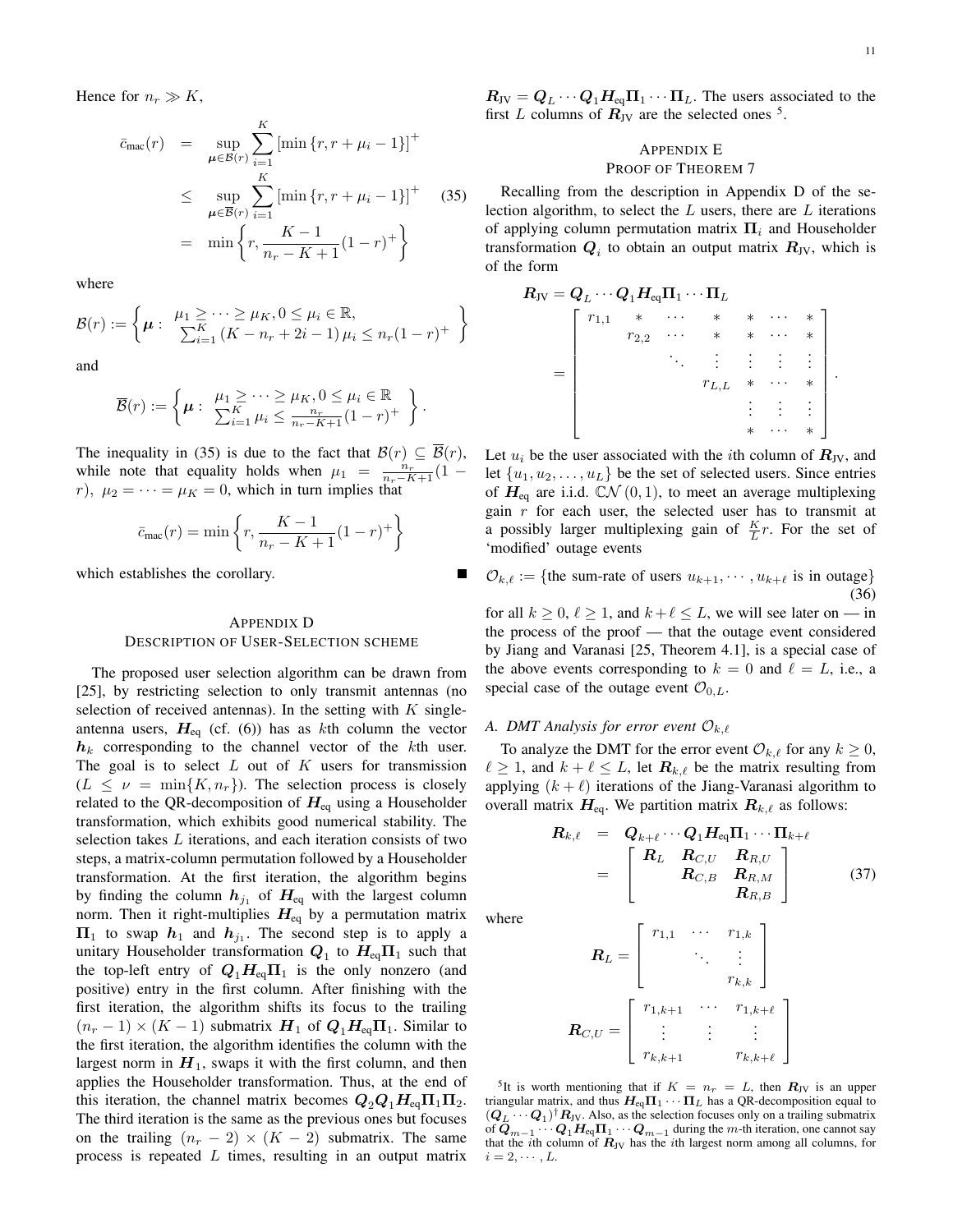$$
\mathbf{R}_{C,B} = \begin{bmatrix} r_{k+1,k+1} & \cdots & r_{k+1,k+\ell} \\ \vdots & \vdots & \vdots \\ r_{k+\ell,k+\ell} & \cdots & r_{1,K} \\ \vdots & \ddots & \vdots \\ r_{k,k+\ell+1} & \cdots & r_{k,K} \end{bmatrix}
$$

$$
\mathbf{R}_{R,M} = \begin{bmatrix} r_{k+1,k+\ell+1} & \cdots & r_{k+1,K} \\ \vdots & \ddots & \vdots \\ r_{k+\ell,k+\ell+1} & \cdots & r_{k+1,K} \\ \vdots & \ddots & \vdots \\ r_{k+\ell+1,k+\ell+1} & \cdots & r_{k+\ell+1,K} \end{bmatrix}
$$

$$
\mathbf{R}_{R,B} = \begin{bmatrix} r_{k+\ell+1,k+\ell+1} & \cdots & r_{k+\ell+1,K} \\ \vdots & \ddots & \vdots \\ r_{n_r,k+\ell+1} & \cdots & r_{n_r,K} \end{bmatrix}
$$

and where the entries satisfy

$$
|r_{i,i}|^2 \ge \sum_{m=i}^{n_r} |r_{m,j}|^2, \qquad (38)
$$

for  $i = 1, 2, ..., k + \ell$  and for  $j = i + 1, ..., K$ . For

$$
\boldsymbol{R}_C := \left[\begin{array}{c} \boldsymbol{R}_{C,U} \\ \boldsymbol{R}_{C,B} \end{array}\right]
$$

the probability that the sum-rate of users  $u_{k+1}, \dots, u_{k+\ell}$ results in an outage, takes the form

$$
\Pr\{O_{k,\ell}\}\n= \Pr\left\{\log \det\left(\boldsymbol{I}_{n_r} + \text{SNR}\boldsymbol{R}_C\boldsymbol{R}_C^\dagger\right) < \frac{K}{L}\ell r \log \text{SNR}\right\}\n= \int_{\mathcal{I}(r)} c \cdot \left[\prod_{i=1}^{k+\ell} p_{\chi^2_{2(n_r-i+1)}}\left(|r_{i,i}|^2\right) \left(\prod_{j=i+1}^K \frac{1}{\pi} e^{-|r_{i,j}|^2}\right)\right]\n\times \frac{1}{\pi^{(K-k-\ell)(nr-k-\ell)}} e^{-\|\boldsymbol{R}_{R,B}\|^2} d\boldsymbol{R}_{k,\ell}
$$
\n
$$
\coloneqq \text{SNR}^{-d_{k,\ell}\left(\frac{K}{L}\ell r\right)} \tag{40}
$$

where  $c$  is a constant relating to ordered statistics (cf. the first constraint in (41)), where  $p_{\chi^2_{\kappa}}(\cdot)$  is the probability density function for a  $\chi^2$  random variable with  $\kappa$  degrees of freedom and with mean  $\frac{\kappa}{2}$ , and where the integration region is

$$
\mathcal{I}(r) := \left\{ \mathbf{R}_{k,\ell} : \begin{array}{l} |r_{i,i}|^2 \geq \sum_{m=i}^{n_r} |r_{m,j}|^2, \\ i = 1, \dots, k + \ell, \quad j = i + 1, \dots, K \\ \det \left( \mathbf{I}_{n_r} + \text{SNRR}_C \mathbf{R}_C^{\dagger} \right) < \text{SNR}^{\frac{K}{L} \ell r} \\ (41) \end{array} \right\}
$$

We have the following three remarks which we will jointly use later on.

*Remark 4:* We first note that the diversity exponent associated to  $Pr\{\mathcal{O}_{k,\ell}\}\$  from (39), takes the form

$$
d_{k,\ell}\left(\frac{K}{L}\ell r\right) = \lim_{\text{SNR}\to\infty} -\frac{\log \Pr \{ \mathcal{O}_{k,\ell} \}}{\log \text{SNR}} = \inf_{\mathbf{R}_{k,\ell} \in \mathcal{I}(r)} D\left(\mathbf{R}_{k,\ell}\right)
$$

where the last equality is a manifestation of Laplace's principle [6], and where  $D(R_{k,\ell})$  is a specific diversity-exponent function corresponding to the integrand in (39). To understand the above, we shall look for sub-events of  $\mathcal{I}(r)$  that yield the smallest possible diversity exponent  $D(R_{k,\ell})$ . To this end, note that the entries in  $R_L$  and  $R_{R,U}$  are not involved in the second constraint in  $\mathcal{I}(r)$ , i.e., are not involved in the constraint  $\det \left( \boldsymbol{I}_{n_r} + \text{SNR} \boldsymbol{R}_C \boldsymbol{R}_C^\dagger \right) < \text{SNR}^{\frac{K}{L} \ell r}.$  Furthermore one can see that smaller absolute values of nonzero entries in  $\mathbf{R}_L$  and  $\mathbf{R}_{R,U}$  correspond to larger values of  $D(\mathbf{R}_{k,\ell})$ . We hence conclude that the dominant sub-event of  $\mathcal{I}(r)$ , and the one yielding the smallest diversity exponent  $D(R_{k,\ell})$ , must consist of matrices  $\mathbf{R}_{k,\ell}$  for which the nonzero entries of the associated submatrices  $R_L$  and  $R_{R,U}$  are the most typical ones. In other words, the smallest value of  $D(R_{k,\ell})$  must result from the case when the nonzero entries of submatrices  $\mathbf{R}_L$  and  $\mathbf{R}_{R,U}$  have magnitudes in the order of SNR<sup>0</sup>.

*Remark 5:* Let  $\lambda_1 \geq \cdots \geq \lambda_\ell$  be the ordered singular values of  $\mathbf{R}_C$ , and let  $\nu_1 \geq \cdots \geq \nu_\ell$  be the ordered singular values of  $\mathbf{R}_{C,B}$ . Clearly, as  $\mathbf{R}_{C,B} \mathbf{R}_{C,B}^{\dagger} \preceq \mathbf{R}_{C} \mathbf{R}_{C}^{\dagger}$ , we have

$$
\nu_i^2 \le \lambda_i^2, \quad i = 1, 2, \dots, \ell. \tag{42}
$$

Using [25, Lemma 3.3], we have

$$
\left(\boldsymbol{R}_{C,B}\right)_{i,i} = r_{k+i,k+i}^2 \ge \frac{\sum_{j=i}^{\ell} \nu_j^2}{\ell - i + 1} = \nu_i^2 \tag{43}
$$

for  $i = 1, 2, \ldots, \ell$ . Moreover, from [25, Eq.(27)] we have that the squared diagonal elements in  $R_{C,B}$  are multiplicatively majorized by its squared singular values, i.e., that

$$
\prod_{i=1}^{m} \nu_i^2 \ge \prod_{i=1}^{m} r_{k+i,k+i}^2 \ge \prod_{i=1}^{m} \nu_i^2, \quad m = 1, 2, \dots, \ell \quad (44)
$$

where the second dotted inequality is due to (43). It then follows that

$$
r_{k+i,k+i}^2 = \nu_i^2 \tag{45}
$$

for  $i = 1, 2, \ldots, \ell$ .

.

*Remark 6:* After the first k iterations of the Jiang-Varanasi algorithm, we get

Q<sup>k</sup> · · · Q1HeqΠ<sup>1</sup> · · · Π<sup>k</sup> = r1,<sup>1</sup> ∗ · · · ∗ ∗ · · · ∗ r2,<sup>2</sup> · · · ∗ ∗ · · · ∗ . . . . . . . . . . . . . . . rk,k ∗ · · · ∗ . . . . . . . . . ∗ · · · ∗ = R<sup>L</sup> 0 R<sup>R</sup> 

where  $\mathbf{R}_R$  is the  $(n_r \times (K - k))$  matrix consisting of the rightmost  $(K - k)$  columns of the above matrix. In Remark 4 we argued that the dominant matrices  $\mathbf{R}_{k,\ell}$  in event  $\mathcal{I}(r)$ — yielding the smallest possible diversity exponent  $D(R_{k,\ell})$ — must have submatrices  $R_L$  whose nonzero entries are of magnitude that is in the order of  $SNR<sup>0</sup>$ . This implies that the entries of  $\mathbf{R}_R$  can still be regarded as i.i.d.  $\mathbb{C}(\mathcal{N}(0,1))$ random variables since any ensemble of random  $\mathbb{C}\mathcal{N}(0,1)$ variables has the same asymptotic probability as those subject to an additional constraint of magnitude lesser than  $SNR<sup>0</sup>$ . Consequently, the ordered singular values  $\lambda_i, i = 1, \ldots, \ell$ ,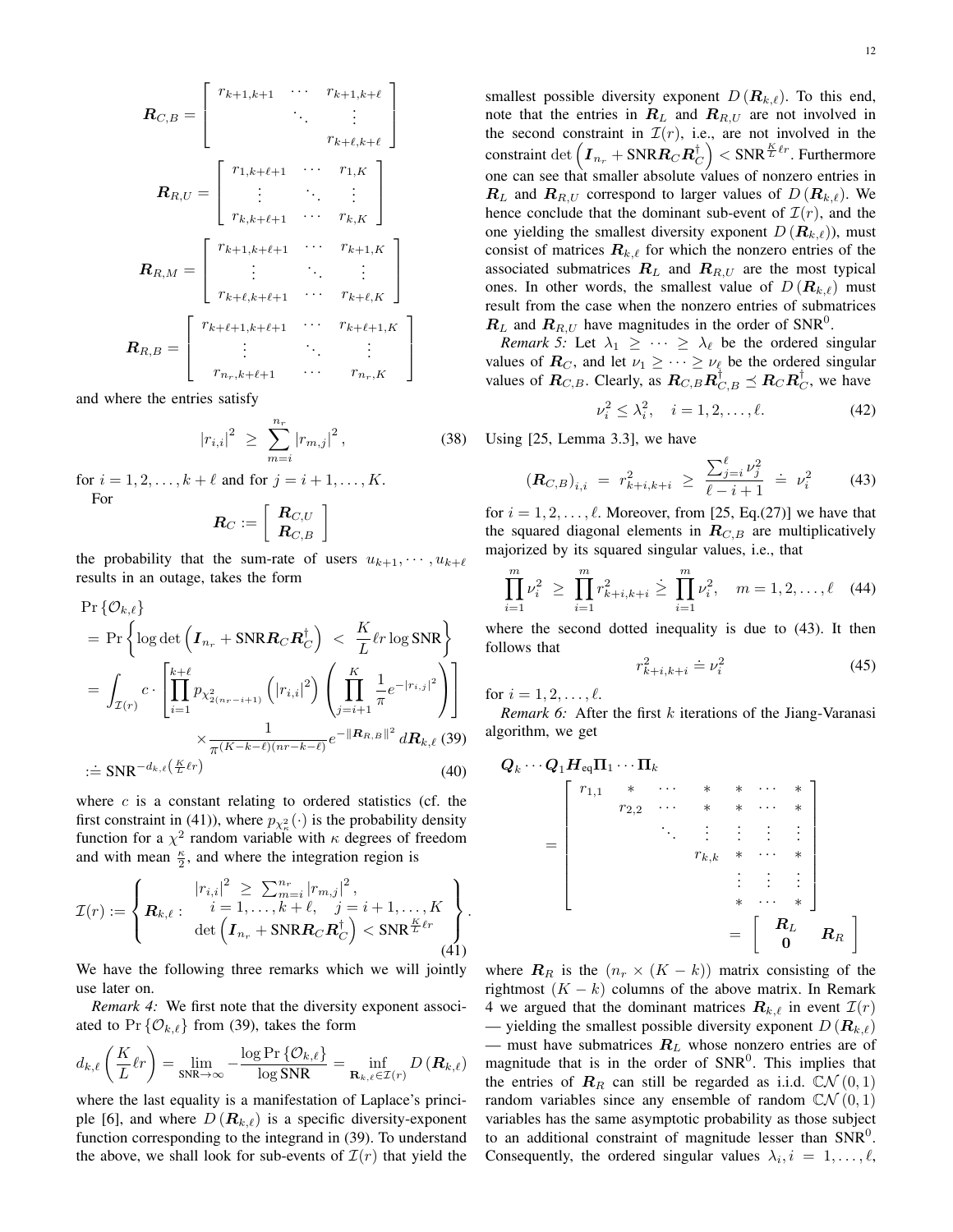of matrix  $R_C$  are still of the same joint probability density function as that for the ordered singular values of an  $(n_r \times \ell)$ random matrix with i.i.d.  $\mathbb{C}\mathcal{N}(0,1)$  entries.

With the above three remarks in place, we now proceed to analyze the integral (39) to obtain a formula for the DMT function  $d_{k,\ell}(r)$ . Specifically, we will show that

$$
d_{k,\ell}(r) = \inf_{\mathcal{A}_{\ell}(r)} \left\{ \sum_{i=1}^{\ell} (n_r + \ell - 2i + 1)\alpha_i + \sum_{i=1}^{\ell-1} (K - k - \ell)\alpha_i + \alpha_{\ell}(K - k - \ell)(n_r - k - \ell + 1) \right\}
$$
(46)

where

$$
\mathcal{A}_{\ell}(r) = \left\{ 0 \leq \alpha_1 \leq \cdots \leq \alpha_{\ell} : \sum_{i=1}^{\ell} (1 - \alpha_i)^+ \leq r \right\}.
$$

To see the above, set  $\lambda_i^2 = SNR^{-\alpha_i}$  with  $\alpha_1 \leq \alpha_2 \cdots \leq$  $\alpha_{\ell}$ . The first summand appearing in (46) follows from the aforementioned fact that the joint probability density function of ordered singular values  $\lambda_1 \geq \cdots \geq \lambda_\ell$  for an  $(n_r \times \ell)$ matrix with i.i.d.  $\mathbb{C}\mathcal{N}(0,1)$  entries is (cf. [6], [25])

$$
p(\alpha_1, \cdots, \alpha_\ell) \doteq \text{SNR}^{-\sum_{i=1}^\ell (n_r + \ell - 2i + 1)\alpha_i}.
$$

Also by (38), (42), and (45), we have the following constraints for the entries in matrix  $\mathbf{R}_{k,\ell}$ :

1) For  $i = 1, ..., \ell - 1$ , the entries  $r_{k+i,j}$   $(j = k + \ell + 1)$  $1, \ldots, K$ ) must satisfy

$$
|r_{k+i,j}|^2 \le |r_{k+i,k+i}|^2 \le \lambda_i^2.
$$

The constraints on  $r_{k+i,j}$  contribute to (46) the second summation, i.e. the term  $\sum_{i=1}^{\ell-1} (K - k - \ell) \alpha_i$ .

2) Entries  $r_{k+i,j}$  with  $i = \ell, \ldots, n_r - k$  and  $j = k + \ell + \ell$  $1, \ldots, K$ , must satisfy

$$
\sum_{i=\ell}^{n_r-k} |r_{k+i,j}|^2 \le |r_{k+\ell,k+\ell}|^2 \doteq \mu_\ell^2 \le \lambda_\ell^2
$$

Such constraints contribute to (46) the last summand, i.e., the term  $\alpha_{\ell}(K - k - \ell)(n_r - k - \ell + 1)$ .

This completes the proof of (46).

Finally, the proof of Theorem 7 is complete after noting that the union of outage events  $\mathcal{O}_{k,\ell}$ , is a subset of the overall outage event, i.e., that

$$
\bigcup_{\substack{k \geq 0, \ell \geq 1, \\ k+\ell \leq L}} \mathcal{O}_{k,\ell} \subseteq \bigcup_{\mathcal{U} \subset \{u_1, \ldots, u_L\}} \{H_{eq} : \text{ users in } \mathcal{U} \text{ are in outage}\}.
$$

*Remark 7:* It is interesting to see that the antenna-selection DMT in Jiang and Varanasi ( [25, Theorem 4.1]), can be derived as a special case of (46). Specifically it can be shown that when  $k = 0$  and  $\ell = L \leq \nu$ , the corresponding  $d_{0,L}(r)$  coincides with the DMT in [25], as both functions are piecewise linear, connecting the following  $(P + 2)$  points

$$
(r, (K - r)(n_r - r)), r = 0, 1, ..., P, \text{ and } (L, 0),
$$
 (47)

where

$$
P = \arg \min_{p=0,1,\dots,L-1} \frac{(K-p)(n_r-p)}{L-p}.
$$
 (48)

#### ACKNOWLEDGMENTS

The research leading to these results has received funding under the European Community's Seventh Framework Programme (FP7/2007-2013) grant agreement 318306 (NEW-COM#), from the FP7 CELTIC SPECTRA project, from Agence Nationale de la Recherche project ANR-IMAGENET, and from the Taiwan Ministry of Science and Technology under grants MOST-101-2923-E-009-001-MY3 and MOST 103-2221-E-009 -043 -MY3.

#### **REFERENCES**

- [1] J. Jaldén and P. Elia, "Sphere decoding complexity exponent for decoding full-rate codes over the quasi-static MIMO channel," *IEEE Trans. Inf. Theory*, vol. 58, no. 9, pp. 5785–5803, Sep. 2012.
- [2] A. Singh, P. Elia, and J. Jaldén, "Achieving a vanishing SNR gap to exact lattice decoding at a subexponential complexity," *IEEE Trans. Inf. Theory*, vol. 58, no. 6, pp. 3692–3707, Jun. 2012.
- [3] A. Singh, P. Elia, , and J. Jaldén, "Complexity analysis for ML-based sphere decoder achieving a vanishing performance-gap to brute force ML decoding," in *Proc. Int. Zurich Seminar on Communications (IZS)*, Mar. 2012, pp. 127–130.
- [4] P. Elia and J. Jaldén, "General DMT optimality of LR-aided linear MIMO-MAC transceivers with worst-case complexity at most linear in sum-rate," in *Proc. IEEE Information Theory Workshop (ITW)*, Jan. 2010.
- [5] D. N. C. Tse, P. Viswanath, and L. Zheng, "Diversity-multiplexing tradeoff in multiple-access channels," *IEEE Trans. Inf. Theory*, vol. 50, no. 9, pp. 1859–1874, Sept. 2004.
- [6] L. Zheng and D. N. C. Tse, "Diversity and multiplexing: a fundamental tradeoff in multiple antenna channels," *IEEE Trans. Inf. Theory*, vol. 49, no. 5, pp. 1073–1096, May 2003.
- [7] G.R. Jithamithra and B. Sundar Rajan, "Minimizing the complexity of fast sphere decoding of STBCs," *IEEE Trans. Wireless Commun.*, vol. 12, no. 12, pp. 6142–6153, Dec. 2013.
- [8] L. P. Natarajan, K. Pavan Srinath and B. Sundar Rajan, "On the sphere decoding complexity of high rate multigroup decodable STBCs in asymmetric MIMO systems," *IEEE Trans. Inf. Theory*, vol. 59, no. 9, pp. 5959–5965, Sep. 2013.
- [9] J. Jaldén and L.G. Barbero, B. Ottersten, and J.S. Thompson, "The error probability of the fixed-complexity sphere decoder," *IEEE Trans. Signal Processing*, vol. 57, no. 7, pp. 2711–2720, Jul. 2009.
- [10] S. Sirinaunpiboon, Calderbank, A.R.; Howard, S.D. "Fast essentially maximum likelihood decoding of the Golden Code", *IEEE Trans. Inf. Theory*, vol. 57, no. 6, pp. 3537–3541, Jun. 2011.
- [11] L.P. Natarajan and B.S. Rajan, "An adaptive conditional zero-forcing decoder with full-diversity, least complexity and essentially-ML performance for STBCs," *IEEE Trans. Inf. Theory*, vol. 61, no. 2, pp. 253–263, Jan. 2013.
- [12] A. Singh, P. Elia, and J. Jaldén, "Rate-reliability-complexity tradeoff for ML and lattice decoding of full-rate codes," in *Proc. 2013 IEEE Int. Symp. Inform. Theory*, ISIT 2013.
- [13] J. Jaldén and P. Elia, "DMT optimality of LR-aided linear decoders for a general class of channels, lattice designs, and system models," *IEEE Trans. Inf. Theory*, vol. 56, no. 10, pp. 4765–4780, Sep. 2010.
- [14] J. Jalden and P. Elia, "LR-aided MMSE lattice decoding is DMT ´ optimal for all approximately universal codes," in *Proc. 2009 IEEE Int. Symp. Inform. Theory*, ISIT 2009.
	- [15] H. F. Lu, C. Hollanti, R. Vehkalahti, and J. Lahtonen, "DMT optimal codes constructions for multiple-access MIMO channel," *IEEE Trans. Inf. Theory*, vol. 57, no. 6, pp. 3594–3617, June 2011.
	- [16] H. F. Lu, "Remarks on diversity-multiplexing tradeoffs for multipleaccess and point-to-point MIMO channels," *IEEE Trans. Inf. Theory*, vol. 58, no. 2, pp. 858–863, Feb. 2012.
	- [17] H.-F. Lu, R. Vehkalahti, C. Hollanti, J. Lahtonen, Y. Hong, and E. Viterbo, "New space-time code construcions for two user multiple access channels," *IEEE J. Sel. Topics Signal Process.*, vol. 3, no. 6, pp. 939–957, Dec. 2009.
	- [18] S. Kittipiyakul, P. Elia, and T. Javidi, "High-SNR analysis of outagelimited communications with bursty and delay -limited information," *IEEE Trans. Inf. Theory*, vol. 55, no. 2, pp. 746–763, Feb. 2009.
	- [19] T. Datta, A. Chockalingam, and E. Viterbo, "Gaussian sampling based lattice decoding," in *Proc. 2013 IEEE Int. Symp. Inform. Theory*, ISIT 2013.